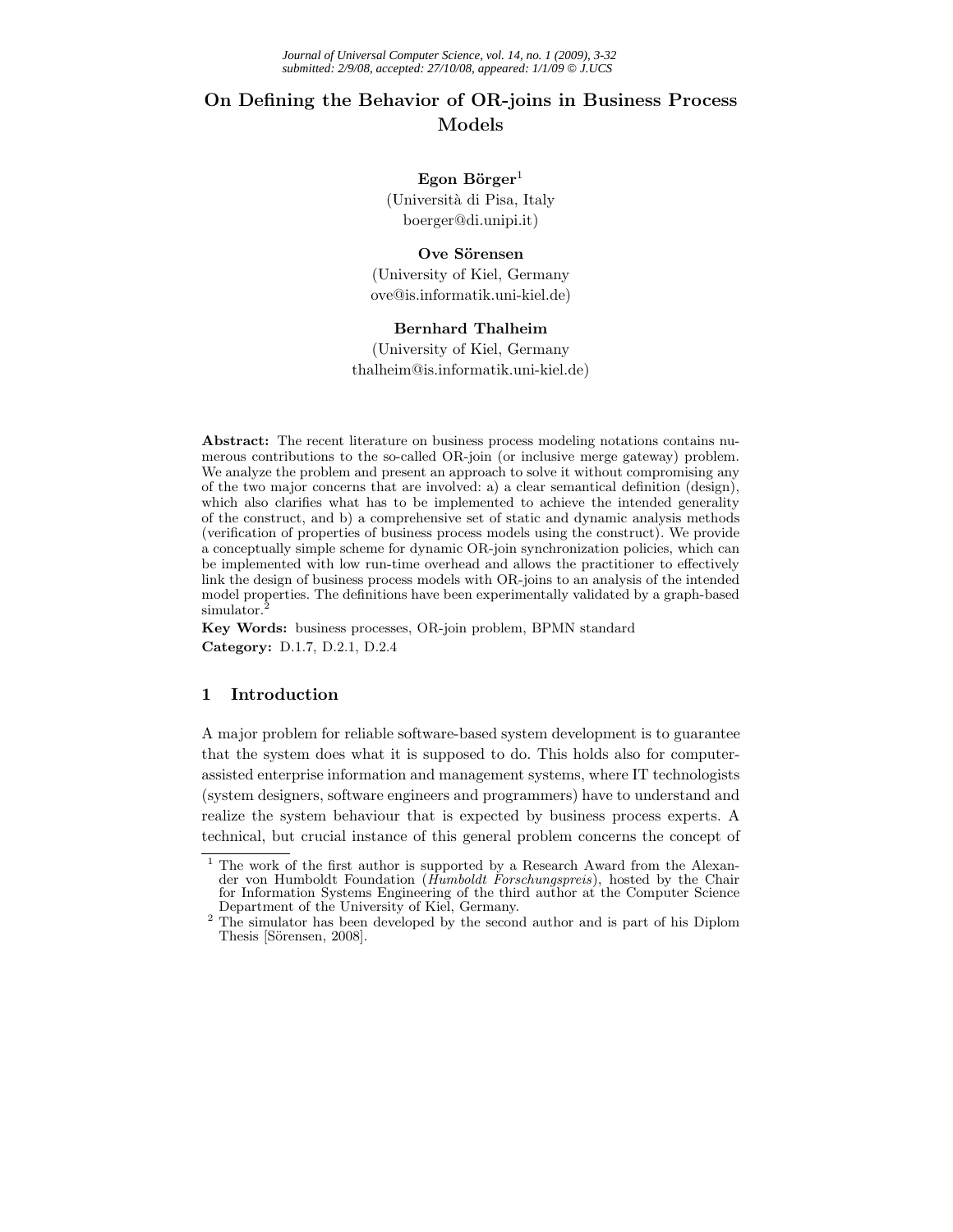OR-join. This concept is present in various workflow and business process modeling languages and seems to be used with different understandings in different commercial workflow systems or even worse, for some workflow languages, differently by users of the language and by the implementation. Our goal in this paper is to clarify the issues involved and to contribute to solving the problem by an accurate definition that is easy to understand, can be experimentally validated, is not biased by the underlying framework used for the definition, puts the various approaches in the literature into a clear perspective and provides a rigorous basis for implementing various verifiable synchronization policies for business process models with OR-joins.

The OR-join problem has various aspects which have been dealt with in numerous papers. First of all it is a *problem of semantics*, in the sense that in some languages the behavioral meaning of the OR-join is not defined in a precise enough way to exclude undesired ambiguity. Two examples of such languages are the language of event process chains (EPCs) [A.-W.Scheer, 1994] (see for example the analysis in [van der Aalst et al., 2002], [Mendling et al., 2006]) and the current BPMN standard [BPMI.org, 2006] (see for example the analysis in [Dijkman et al., 2007], [Grosskopf, 2007]). Furthermore, even if the semantics of the OR-join is mathematically well-defined, this definition may be regarded as too complicated to support practitioners in their design work where they need a reliable understanding of the expected behavior of the business process models they are defining; see for example the view expressed in [Gruhn and Laue, 2007] for the fixpoint-semantics-based definition of the semantics of EPCs in [Kindler, 2004], [Kindler, 2005].

The OR-join problem appears in the literature also as a *verification method problem* in the sense that even where a behavioral definition is given, the computational cost of mechanically verifying some desired properties of models based upon that definition of OR-joins may be deemed to be too expensive, so that restrictions are imposed on the allowed process models. See for example the ORjoin treatment in the YAWL language [van der Aalst and ter Hofstede, 2005], which for reasons of complexity does not consider nested OR-joins. In [Wynn] et al., 2006a], which seems to be a reelaboration of [Wynn et al., 2005], two "problems with OR-join semantics as defined in [van der Aalst and ter Hofstede, 2005]"(quote of the title of [Wynn et al., 2006a, Sect.2.2]) are identified and the restriction is eliminated, based upon the work in [Wynn, 2006] (see also [Wynn et al., 2006b]). However, the general solution in [Wynn, 2006] comes with a computational complexity that is considered as too high by the authors of [Dumas et al., 2007] and [Grosskopf, 2007, Sect.4.5.3] and motivated the proposal there of a less expensive algorithm for a more restricted interpretation of OR-joins.

Complexity concerns seem to have motivated also the proposal in [Gruhn and Laue, 2005], [Gruhn and Laue, 2006], [Gruhn and Laue, 2007] to use an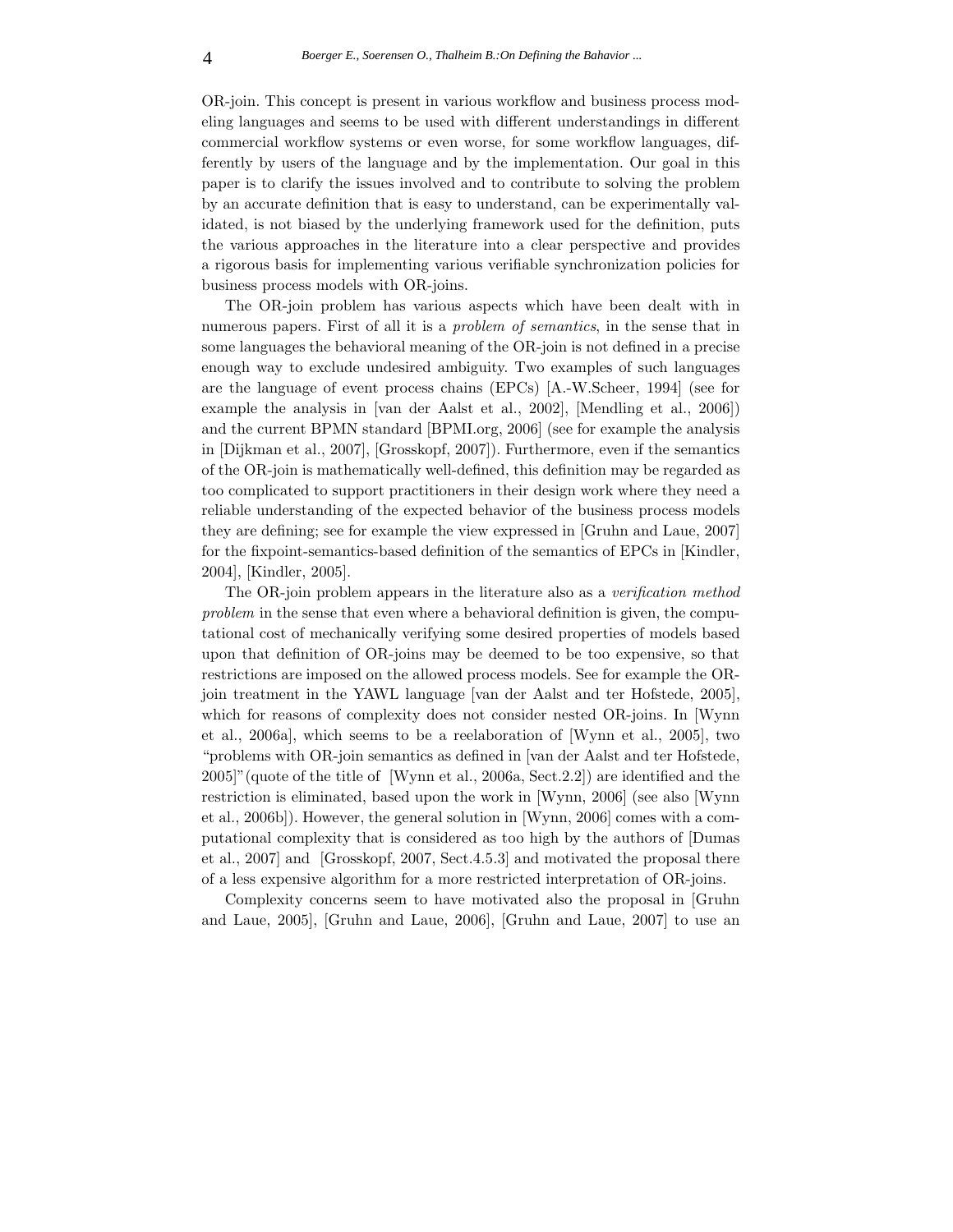experimentally justified recursive set of rules for defining a comprehensive class of 'structured' models without OR-join problems.

What one can observe here are efforts to trade the generality of a semantically well-defined OR-join concept for the complexity of checking properties of models containing such OR-joins, notably the enabledness property for OR-joins. The perspective of such a dichotomy may also have influenced the fact that many commercial workflow tools simply impose syntactic restrictions on the OR-join, as came out of the study [Russel et al., 2006].

However, from the conceptual point of view the situation is not as bad as it appears from the discussion in the literature, which is largely influenced by a bias towards some conventional but unnecessarily restrictive ways of defining and verifying workflow features, in particular Petri nets and various ad hoc extensions. Concerning verification it should be remembered that as in traditional engineering disciplines, also in software engineering verification is not limited to mechanical (whether static or runtime) property checks. Professional reasoning to provide quality assurance in an engineering discipline typically exploits the full range of available rigorous scientific methods, which goes from well-founded testing of characteristic patterns through traditional mathematical reasoning to interactive computer-assisted or—in the limit case—even fully automated proofs or exhaustive model checking. This holds also for correctness considerations for business process models, which ultimately need to be deeply rooted in the application domain knowledge one can hardly expect to be ever completely automated and analyzable by static analysis tools (see the notion of ground model in  $[B\ddot{\text{o}}\text{rger}, 2007a]$ ).

Concerning definition methods, it should be remarked that the need for application domain based reasoning goes together with the need NOT to restrict the range of descriptive means by an *a priori* imposed formal language, as too often has happend in computer science theory and seems to happen again in the workflow and business process modeling domain (as a recent example see the fight for Petri nets versus Pi-calculus [van der Aalst, ], a representative for many such detrimental battles that happened in the so called Formal Methods domain of computer science). If one wants to be successful with high-level models, from where code can be generated using sophisticated application-independent compilation techniques, one has to avoid the straitjacket of specific formal languages as long as the main concerns are related to application domain problems and not to their formal (let alone software) representation. This applies in particular to the OR-join construct as it is used in most business process languages.

The main result of this paper is a simple, precise and unbiased definition of the OR-join scheme. It captures the originally intended generality in a direct way and clearly shows the problems this generality brings for the concept itself as well as for its implementations. The definition uses only general, process-related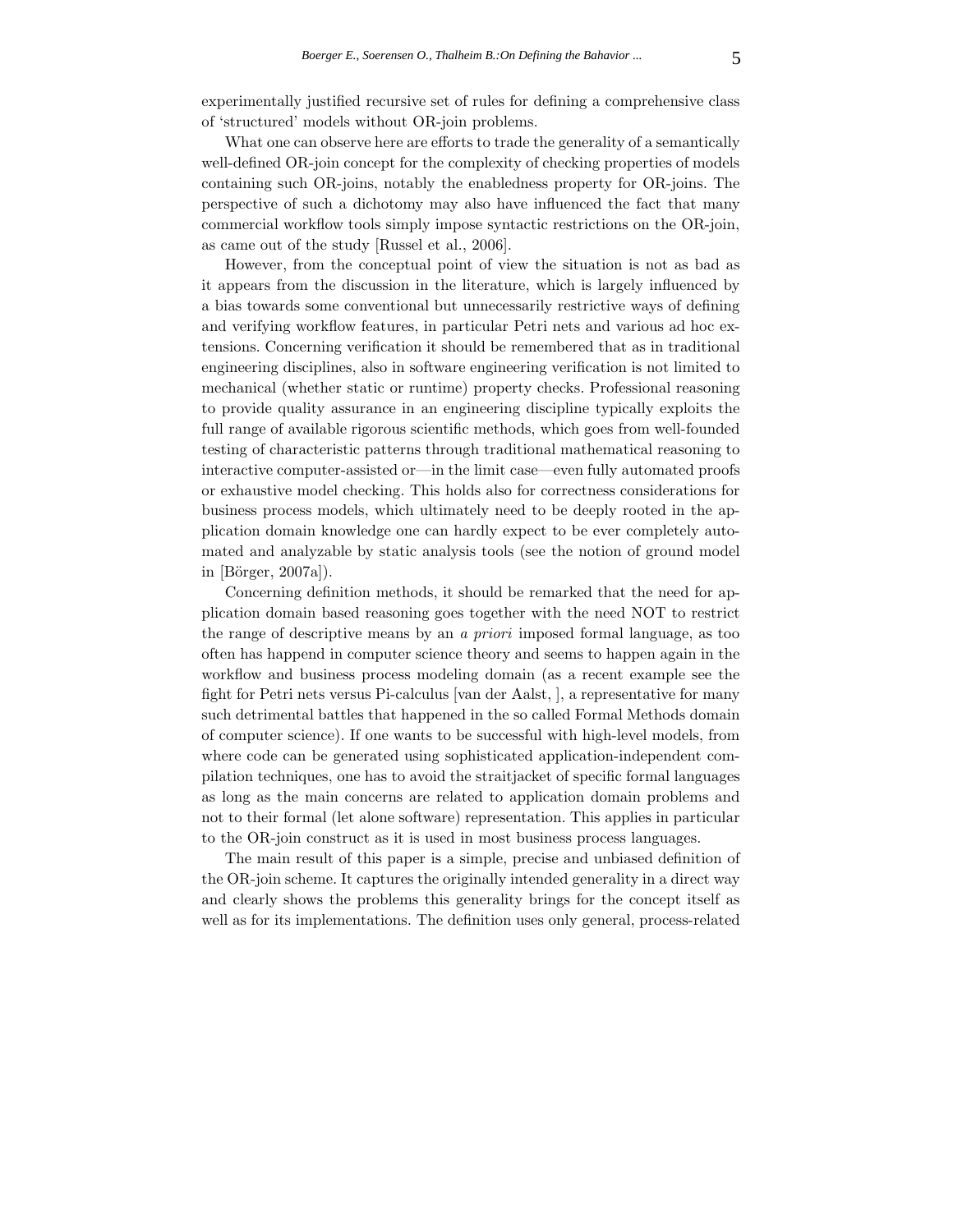and accurately definable notions every business analyst and system designer understands so that it can serve as a basis for communication when it comes to decide upon appropriate instances of the general definition. The general purpose algorithmic language we use allows one also to use any rigorous method whatsoever to establish specific properties of interest for such instances. In addition we show that by our definition the various OR-join approaches in the literature can be put into a uniform perspective. Since in doing this we will refer to most of the relevant literature, there will be no specific Related Work section in this paper.<sup>3</sup>

Our definition is based upon a framework developed recently in [Börger and Thalheim, 2008], motivated by the goal to define a complete rigorous semantical model for the current BPMN standard [BPMI.org, 2006] and its forthcoming extension 2.0.<sup>4</sup> We start here from scratch and recapitulate a few of the definitions from [Börger and Thalheim, 2008] that are useful for the discussion of the OR-join construct. To graphically represent our examples we use the BPMN notation without further explanation.

In [Section 2] we review the intuitive understanding of the OR-join as it appears from related investigations in the literature and explain what is called the OR-join problem. In [Section 3] we sketch the framework that is used in [Section 4] to define a precise semantics for the general intuitive understanding of the OR-join. In [Sörensen, 2008] this definition is extended to provide better structuring for the case when multiple tokens may occur in a cyclic diagram.

To introduce the OR-join model, we will use the technique of stepwise ASM refinement [Börger, 2003]. Adopting a token-based view of workflow semantics, we start out with the base case of acyclic workflows where joins can determine their enabledness locally (this includes XOR- and AND-joins). Next, we add OR-joins to the – still cycle-free – model where the non-local information about the state of the entire workflow that the intuitive OR-joins semantics requires is provided by introducing a special type of synchronization token that firing flow objects place in their downstream.

As the next refinement step we consider cyclic workflows. They are BPMN standard conform, but their semantics is under-specified. This is due to the underlying *synchronization* problem. One has to expand on the BPMN standard if one wants to account for this. As a first step we *desynchronize* cyclic control

<sup>&</sup>lt;sup>3</sup> Just before submitting the final version of this paper to the editor we found a paper [van Hee et al., 2006] which also proposes to use run-time information for defining the precise behavior of OR-joins. The authors propose for this purpose a global history log on all consumed or produced tokens. Our model works with a less expensive and simpler run-time information structure, which is tailored to the synchronization problem of OR-joins. In [van Hee et al., 2006] only rather special

cyclic workflow diagrams can be proved to be without deadlocks. <sup>4</sup> The attribute *business* happens to be part of the established nomenclature, although the processes described by the BPMN as well as the OR-join problem are of general nature and not restricted to modeling business applications.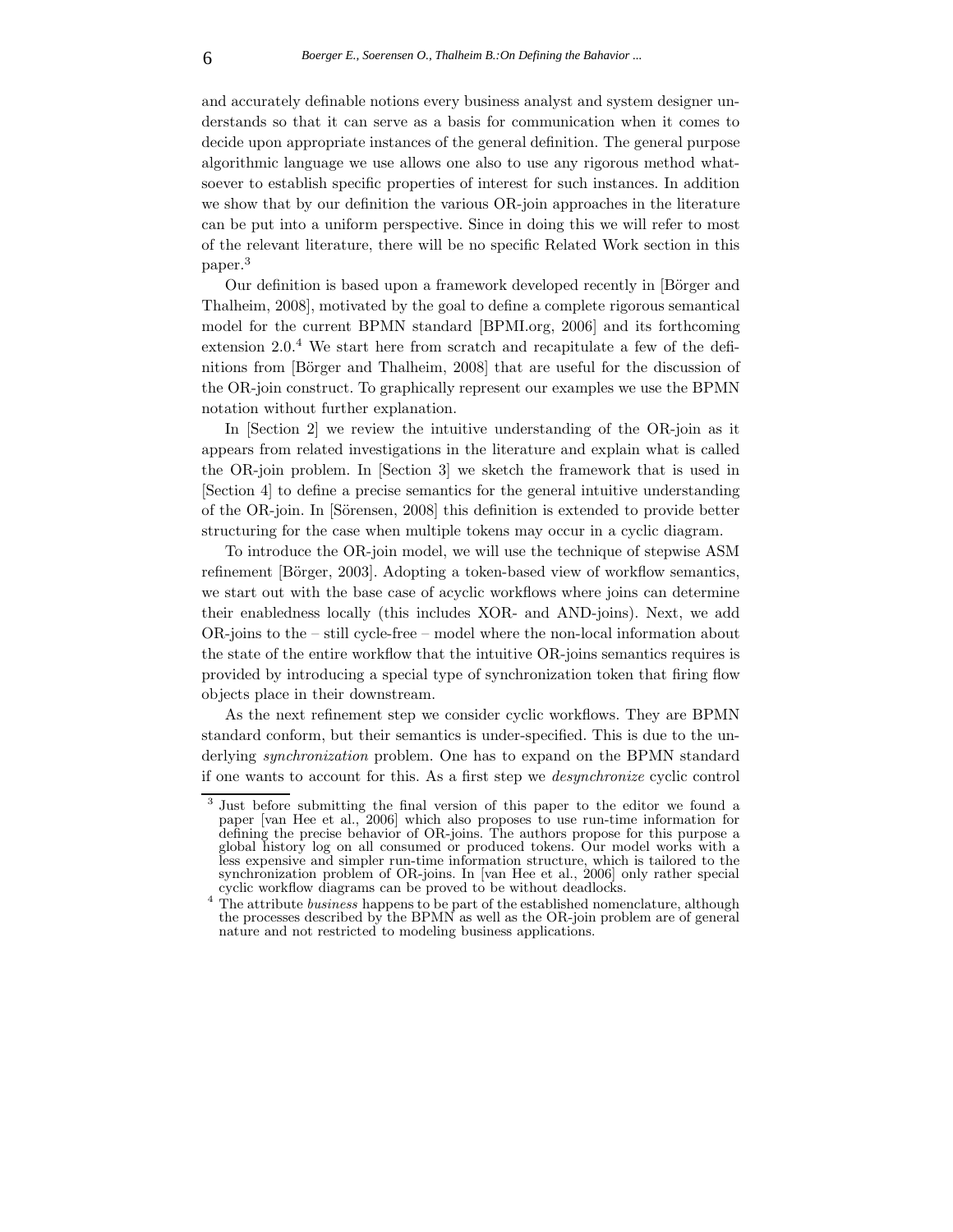flow by associating a *token set* to each cyclic token. This approach is extended in  $[S\ddot{o}$ rensen, 2008] to the case where multiple tokens may occur within a cycle. Essentially two new types of flow objects are added to describe barrier-like behaviour, used to create cleanly nested structures inside a workflow that synchronize control flow between multiple cycle-iterations and can be proved to be free from deadlocks. For the experimental validation of these extensions and of the definitions in this paper the second author has developed a simulator that can visualize the execution of BPMN workflows [Sörensen, 2008].

The reader who is acquainted with the problem may go immediately to [Section 4] and consult [Section 3] only should the need be felt.

### **2 Analysis of OR-Join Requirements**

In this section we try to review the intuition behind the OR-join concept. The literature offers a variety of interpretations of the OR-join as a control flow construct where different computation paths are synchronized in a way that depends on runtime conditions and ranges from the XOR (select exclusively exactly one) to the AND-join (synchronize all) behavior.

To start we quote two typical descriptions. The first one is the BPMN standard document description, which uses the naming *Inclusive Gateway used as a Merge*:

If there are multiple incoming Sequence Flow, one or more of them will be used to continue the flow of the Process. That is, Process flow SHALL continue when the signals (tokens) arrive from all of the incoming Sequence Flow that are expecting a signal based on the upstream structure of the Process *...* Some of the incoming Sequence Flow will not have signals and the pattern of which Sequence Flow will have signals may change for different instantiations of the Process. [BPMI.org, 2006, p.81]

The standard document leaves it open how to determine when an incoming sequence flow (read: an arc leading to the OR-join node) is "expecting a signal based on the upstream structure of the Process", except for the indication that this is a process instance feature and therefore data-dependent and runtimedefined. Also the notion of upstream structure is not further described (except for calling loops downstream activities, see below).

In [Rittgen, 1999] one can find an analysis, carried out in terms of EPCs, of some natural definitions for which paths an OR-join should wait for to complete their computation. In the presence of a parenthesis structure, which links the incoming arcs of the OR-join one-to-one to the outgoing arcs of a preceding ORsplit, it appears to be natural to require the OR-join to synchronize the threads on all and only those paths that have been activated at that OR-split (see the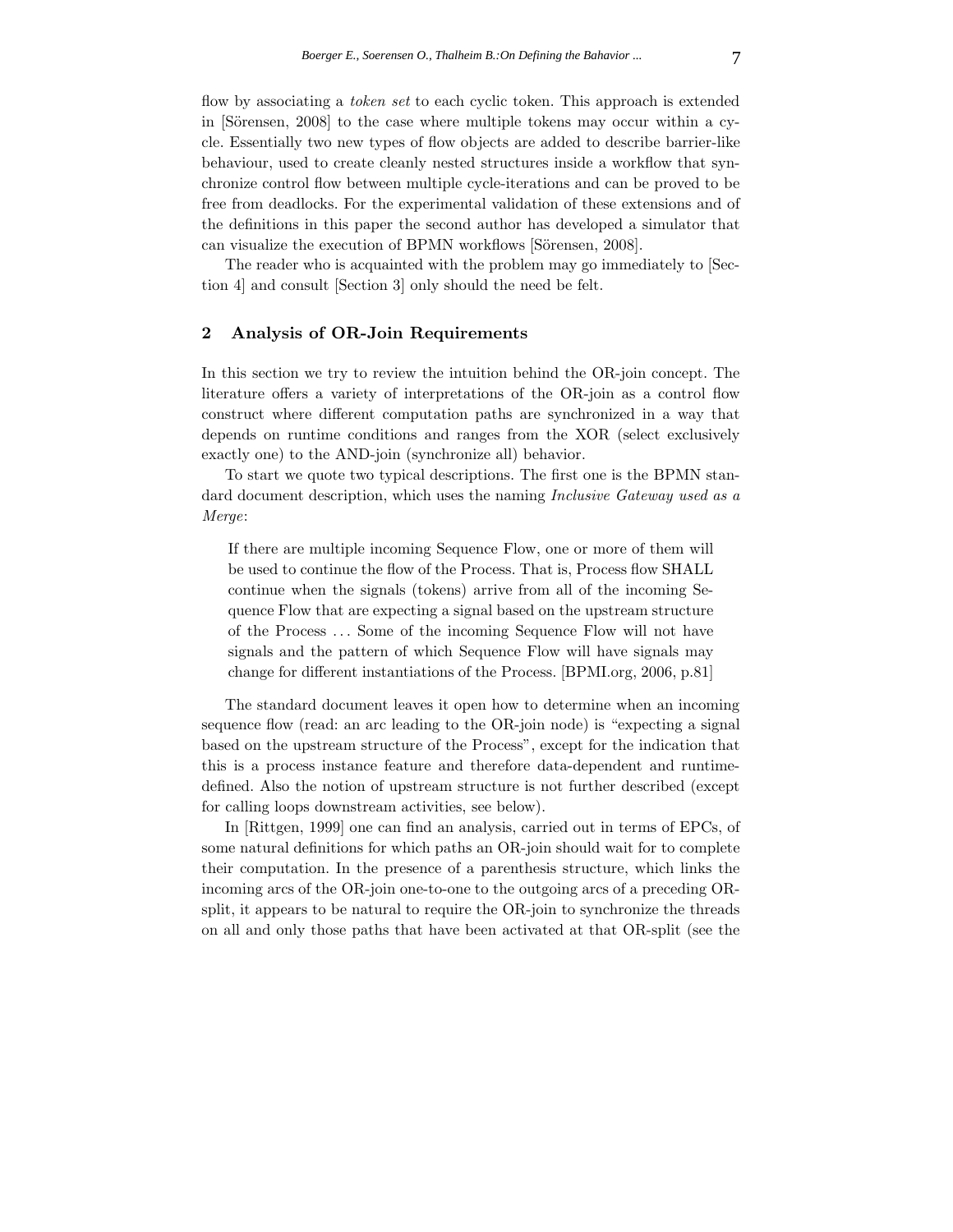Occam-like OR-join semantics in [Section 4.2].). If there is no such underlying syntactical graph structure, one could ask the OR-join node to take a special action for one completing thread (e.g. the first one if there is any) and then wait for the others to complete<sup>5</sup>, or to react upon each path completion (en bloc for multiple simultaneous completions or choosing among them one after the other, as happens in the Multi-Merge pattern interpretation in [Russel et al., 2006]), or in the limit case to behave as the AND-join.

A similar (possibly intended) specification hole is found in the description of the workflow pattern analogue of the OR-join in [van der Aalst et al., 2003], called there synchronizing merge:

A point in the workflow process where multiple paths converge into one single thread. If more than one path is taken, synchronization of the active threads needs to take place. If only one path is taken, the alternative branches should reconverge without synchronization. It is an assumption of this pattern that a branch that has already been activated, cannot be activated again while the merge is still waiting for other branches to complete.

Nothing is said to explain when a "path is taken" or a "branch has been activated" except for the further clarification that there is a notion of a round in which other (all?) branches are expected "to complete" (how? normally? abruptly due to some failure?). For details see the critical analysis in  $[Birgen,$ 2007b].

The common feature of the above two and other descriptions in the literature seems to be that some synchronization is to be performed<sup> $6$ </sup> and that this should happen only for currently active threads. The debated question is how to determine whether a thread is (potentially?) active. In [Wynn et al., 2006a, Sect.2.1] the attempt is made to answer this question on the basis of the following more detailed definition of what there is called *the informal semantics* of an OR-join.

An OR-join task is enabled at a marking iff at least one of its input conditions is marked and it is not possible to reach a marking that still marks all currently marked input conditions (possibly with fewer tokens) and at least one that is currently unmarked. If it is possible to place tokens in the unmarked input conditions of an OR-join in the markings reachable from the current marking, then the OR-join task should not be enabled and wait until either more input conditions are marked or until it is no longer posible to mark more input conditions.

 $^5$  This is a form of the so-called Discriminator pattern in [van der Aalst et al., 2003].  $^6$  Therefore the naming OR-join is rather misleading: synchronization has much more to do with AND (logical conjunction) than with OR (logical disjunction). The fact that a certain runtime variation is involved in establishing which threads are to be synchronized is closer to choice and non-determinism than to disjunction. In this sense synchronizing merge or simply synchronization are more appropriate names.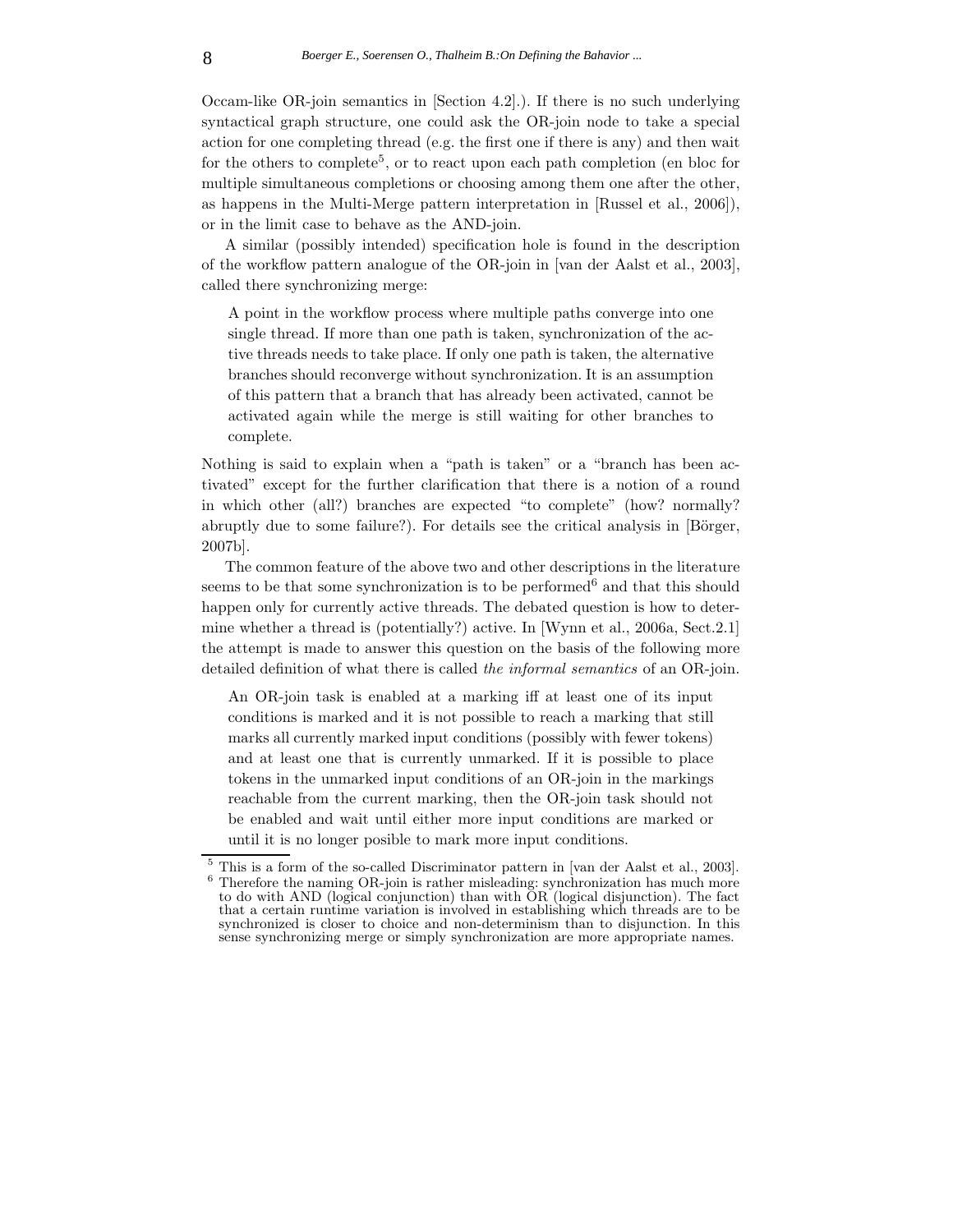This description reveals what some authors call the non-local nature of the OR-join semantics. More accurately one should speak about the non-local character of means needed to determine, for this interpretation of the construct, whether or not an OR-join is enabled: it does not suffice to check for tokens in its incoming (or somehow nearby) arcs, as done to establish enabledness of transitions in Petri net and coloured Petri net workflow descriptions, but one has to evaluate some global markings, namely all those reachable from the current marking, in order to check whether some of them enable an additional incoming arc of the OR-join without disabling any of the ones already enabled in the current marking. Since it can turn out to be difficult to implement efficient algorithms for such an evaluation, some workflow systems and some authors prefer to restrict the semantics of OR-joins in order to obtain simple means of checking the enabledness condition.

We advocate to separate the two different concerns involved. We *first* provide in [Section 4] a simple precise definition of the desired intuitive meaning of the OR-join, without making any restrictive assumptions and without inventing for the purpose yet another workflow language [van der Aalst and ter Hofstede, 2005], [Wynn et al., 2006d], [Russel et al., 2007b] (how often a new one [Russel et al., 2007a]?) or extension of Petri nets [Wynn et al., 2006a], [Wynn et al., 2006b], [Wynn et al., 2006c]. Our definition reflects the global features of the intended synchronization in a direct way, avoiding the well-known problems, discussed for example in [Grosskopf, 2007], one has with Petri net based formulations of the semantics of business process models. These problems are due to the local nature of what a Petri net transition can do and have motivated various extensions of Petri nets and related verification techniques to cope with OR-join and cancellation features in business process models, see for example [Wynn et al., 2006d], [Wynn et al., 2006b], [Wynn et al., 2006c]. Only *after* a clear definition one should use whatever scientific or mathematical means are available to decide upon and to analyze instances of the general definition and to establish or check properties of models with OR-joins. Obviously this includes, but is not restricted to, mechanical checks of the enabledness condition by existing tool sets. We believe that the need to solve the challenging correctness problem when modeling business processes makes it compulsory to have an easy to understand definition of the OR-join behavior and its properties, even more if it is felt that tricky and difficult algorithms to compute such properties are unavoidable.

### **3 The Modeling Framework**

In this section we borrow from [Börger and Thalheim, 2008] that part of the business process modeling framework that allows one to capture the intuition of the OR-join by a concise and clear definition. For the sake of definiteness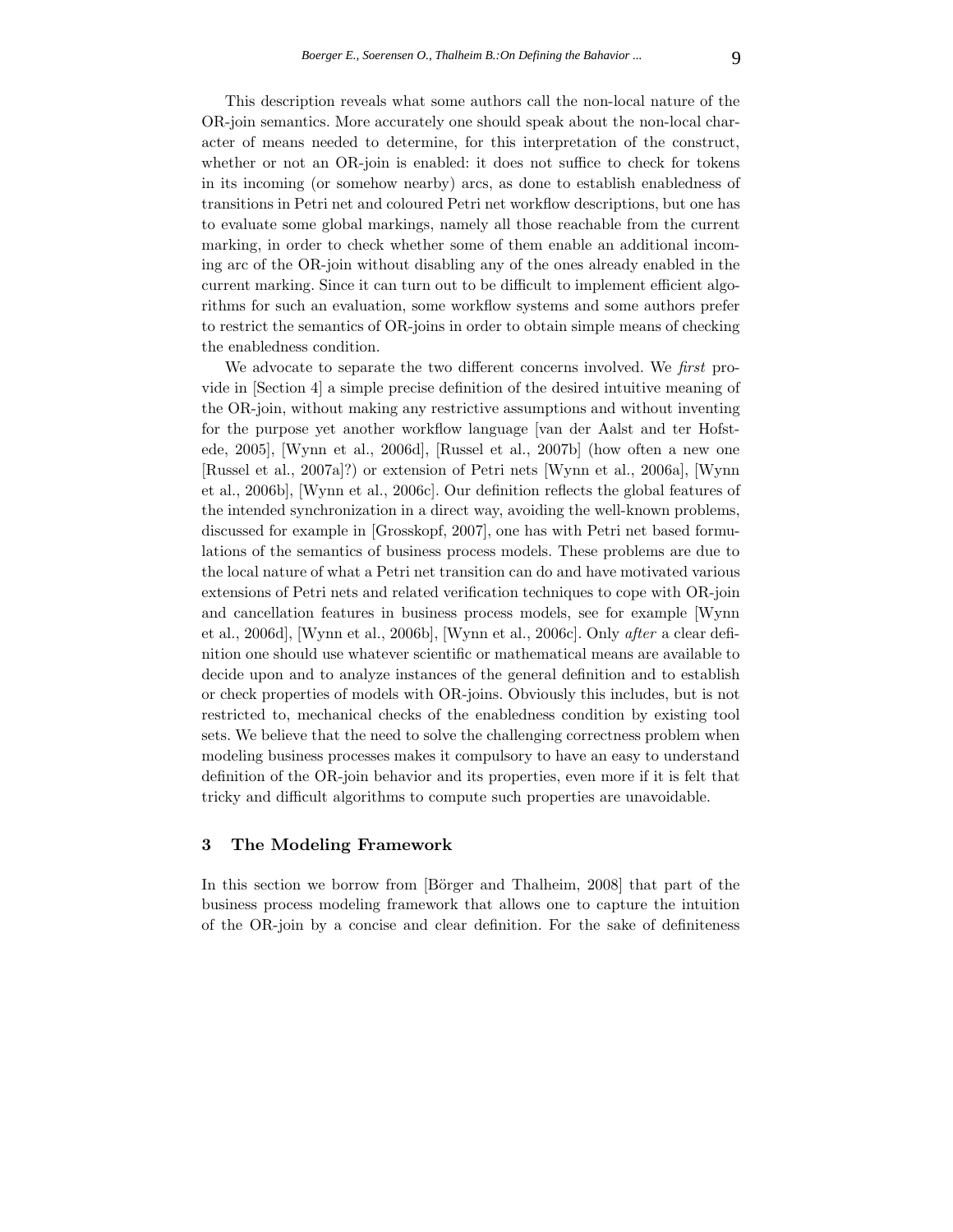we use for the discussion of workflow constructs a BPMN-based terminology, without making conceptually or methodologically restricted assumptions so that our results can be applied to other business process model notations as well.

#### **3.1 Abstract State Machines**

We use for our descriptions Abstract State Machines(ASMs), an extension of Finite State Machines by a concept of most general state and of synchronous parallelism for state transformations. Per step an arbitrary number of simultaneous updates is allowed, which are described by finitely many rules that at each 'step' are executed simultaneously (synchronous parallelism). The form of the rules is as follows:

#### **if** *cond* **then** *Updates*

where *Updates* stands for a set of *function updates*  $f(t_1, \ldots, t_n) := t$  built from expressions  $t_i$ ,  $t$  and an  $n$ -ary function symbol  $f$ . Equivalently one can use the graphical or textual FSM notation depicted in [Fig. 1], where  $i, j_1, \ldots, j_n$  are internal (control) states as known from FSMs.



**Figure 1:** *Viewing (control state) ASM rules as generalized FSM instructions*

Since the mathematical definition of the semantics of ASMs supports their intuitive understanding as pseudo-code working over abstract data types, we abstain from repeating the definition here and refer the interested reader for this to the AsmBook [Börger and Stärk, 2003]. To define the various interpretations of the OR-join as different instantiations of one abstract model we make use of the ASM refinement method defined in [Börger, 2003].

### **3.2 Business Process Diagrams**

As common in the field, we mathematically represent any business process as a graph. The nodes represent the workflow objects, where activities are performed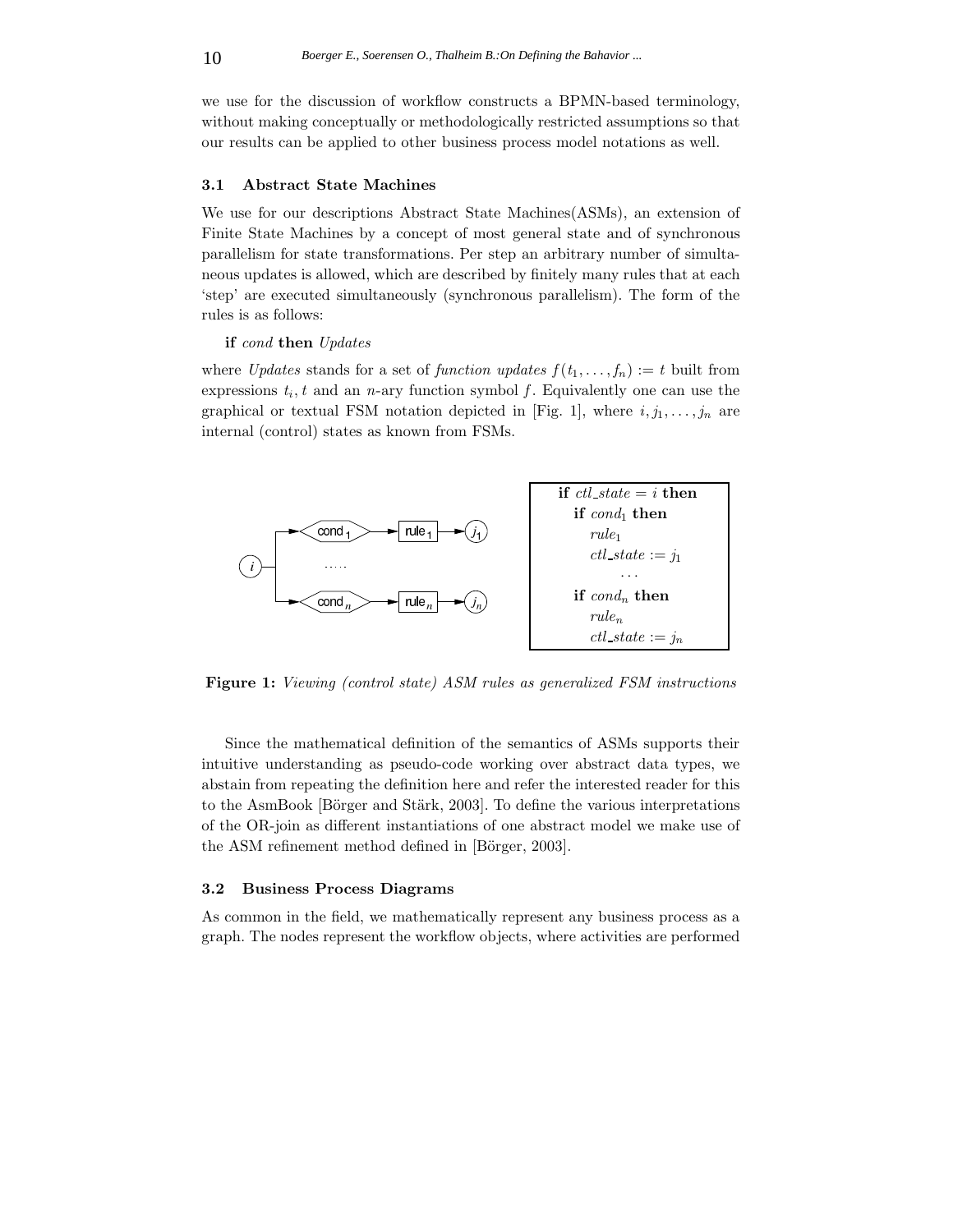depending on a) resources being available, b) data or control conditions to be true and c) events to happen, as described by transition rules associated to nodes. These rules define the meaning of the corresponding workflow constructs. The arcs define the graph traversal, i.e. the order in which the workflow objects are visited for the execution of the associated rules.

We freely use the usual graph-theoretic concepts, for example *source*(*arc*), *target*(*arc*) for source and target node of an *arc*, *pred*(*node*) for the set of source nodes of arcs that have the given *node* as target node, *inArc*(*node*) for the set of arcs with *node* as target node, similarly *succ*(*node*) for the set of target nodes of arcs that have the given *node* as source node, *outArc*(*node*) for the set of arcs with *node* as source node, etc.

All the workflow transition rules, associated to nodes to describe the meaning of the workflow construct associated to this node, take the following form (usually instantiated by additional parameters). They state upon which *events* and under which further *conditions on* the *control flow*, the underlying *data* and the availability of *resources*, the rule can fire to perform specific operations on the underlying data ('how to change the internal state') and control ('where to proceed'), to possibly trigger new events (besides consuming the triggering ones) and to operate on the resource space to take possession of the needed (or to release not any more needed) resources.

WorkflowTransition(*node*) = **if** *EventCond*(*node*) **and** *CtlCond*(*node*) **and** *DataCond*(*node*) **and** *ResourceCond*(*node*) **then** DATAO<sub>P</sub>(*node*) CtlOp(*node*) EVENTOP(*node*) ResourceOp(*node*)

A workflow or business process modeling language interpreter is a set of such rules, covering all language constructs, together with a scheduler to choose at each moment a node where a rule can be fired, which is the case when its guard is true in the current state. In this way one can define for example the semantics of the BPMN standard by an interpreter with rules (more precisely rule schemes) for each BPMN flow object (activities, events, gateways) [Börger and Thalheim, 2008]. For the discussion of the OR-join problem we can focus the discussion on gateways only (see [Section 3.4]). Furthermore, for this discussion events and resources play no role and therefore will not be mentioned any more.

#### **3.3 Token-Based Sequence Flow Interpretation**

Although the BPMN standard document declares to use the token-based interpretation of control flow only for illustrative purposes [BPMI.org, 2006, p.35], for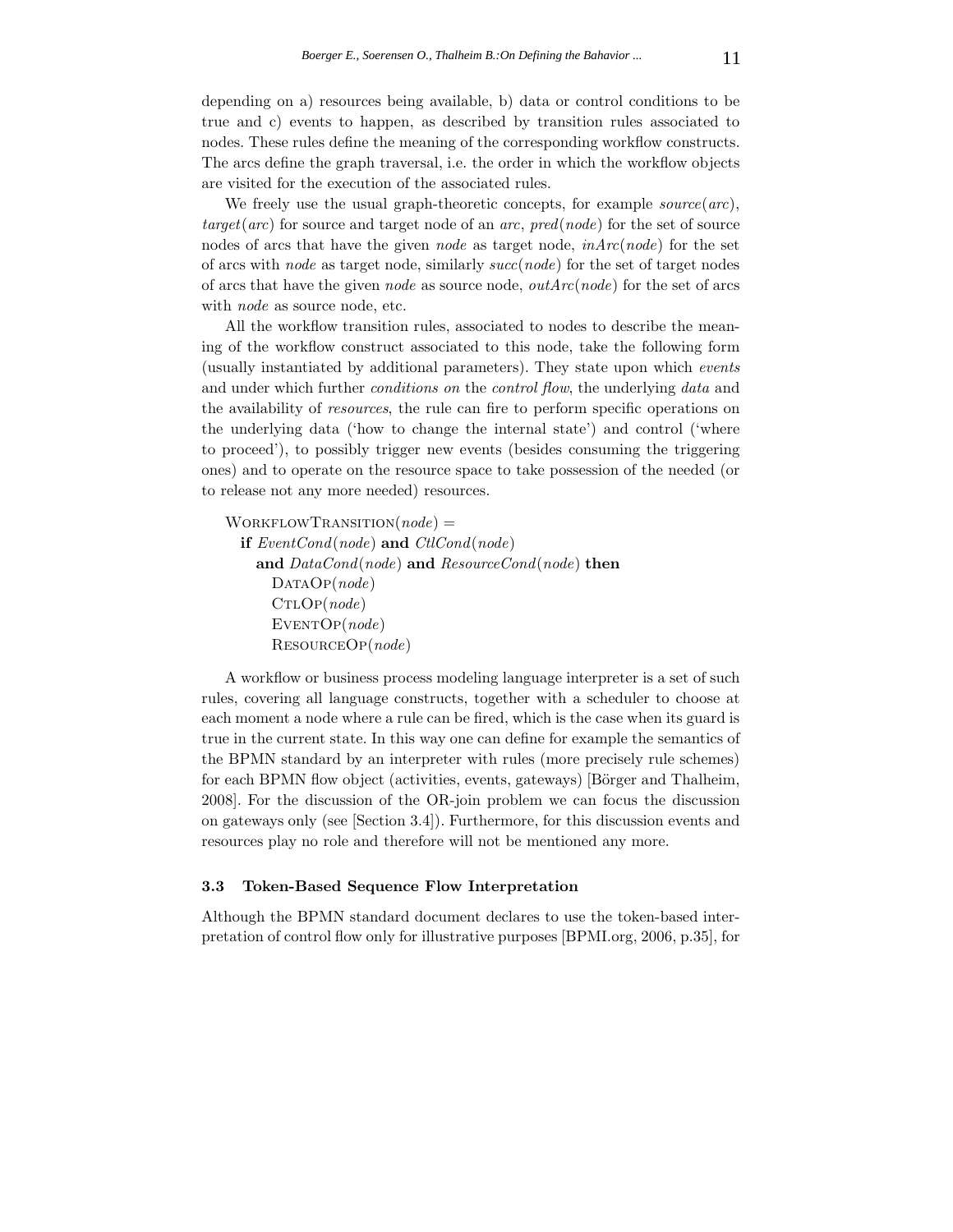the sake of definiteness we represent it mathematically by associating tokens elements of a set *Token*—to arcs, using a dynamic function *token*(*arc*).<sup>7</sup> A token typically includes information on (the processID of) the process instance to which it belongs. Typically *token*(*arc*) denotes a multiset of tokens currently residing on *arc*.

 $token: Arc \rightarrow Multiset(Token)$ 

In the token based approach to control, for a rule at a target node of incoming arcs to become fireable some (maybe all) arcs must be enabled. This condition is typically required to be an atomic quantity formula stating that the number of tokens currently associated to *in* (read: the cardinality of *token*(*in*), denoted  $\mid$  *token* $(in)$ ) is at least the input quantity  $inQty(in)$  required at this arc.

 $Enabeled(in) = (| token(in) | > inQty(in))$ 

Correspondingly the control operation CTLOP of a workflow usually consists of two parts, one describing how many tokens are Consumed on which incoming arcs and one describing which tokens are PRODUCEd on which outgoing arcs in a quantity as indicated by a function *outQty*(*out*). We use macros to describe consuming resp. producing tokens on a given arc and then generalize them to produce or consume all elements of a given set. We also define the most frequent case where tokens are simply Passed from an incoming to an outgoing arc. *outQty*(*out*) denotes the number of tokens one wants to be produced on arc *out*. In many applications *inQty*(*in*)*, outQty*(*out*) are assumed to take the default value 1.

 $\text{CONSUME}(t, in) = \text{DELETE}(t, inQty(in), token(in))$  $PRODUCE(t, out) = INSERT(t, outQty(out), token(out)$  $PASS(t, in, out) =$  $D \text{ELETE}(t, inQty(in), token(in))$  $INSERT(t, outQty(out), token(out)$ 

The macro is easily generalized to sets of pairs of tokens and arcs:

 $\text{CONSUMEALL}(X) = \text{for all } x \in X \text{ CONSUME}(x)$  $PRODUEALL(Y) = **for all** y \in Y$  PRODUCE $(y)$ 

**Remark** This use of macros allows one to easily adapt the abstract token model to its extensions, like the ones we use in [Section 4], and to different instantiations by a concrete token model. For example, if a token is simply

We deliberately avoid introducing yet another category of graph items, like the so-called places in Petri nets, whose only role would be to hold these tokens.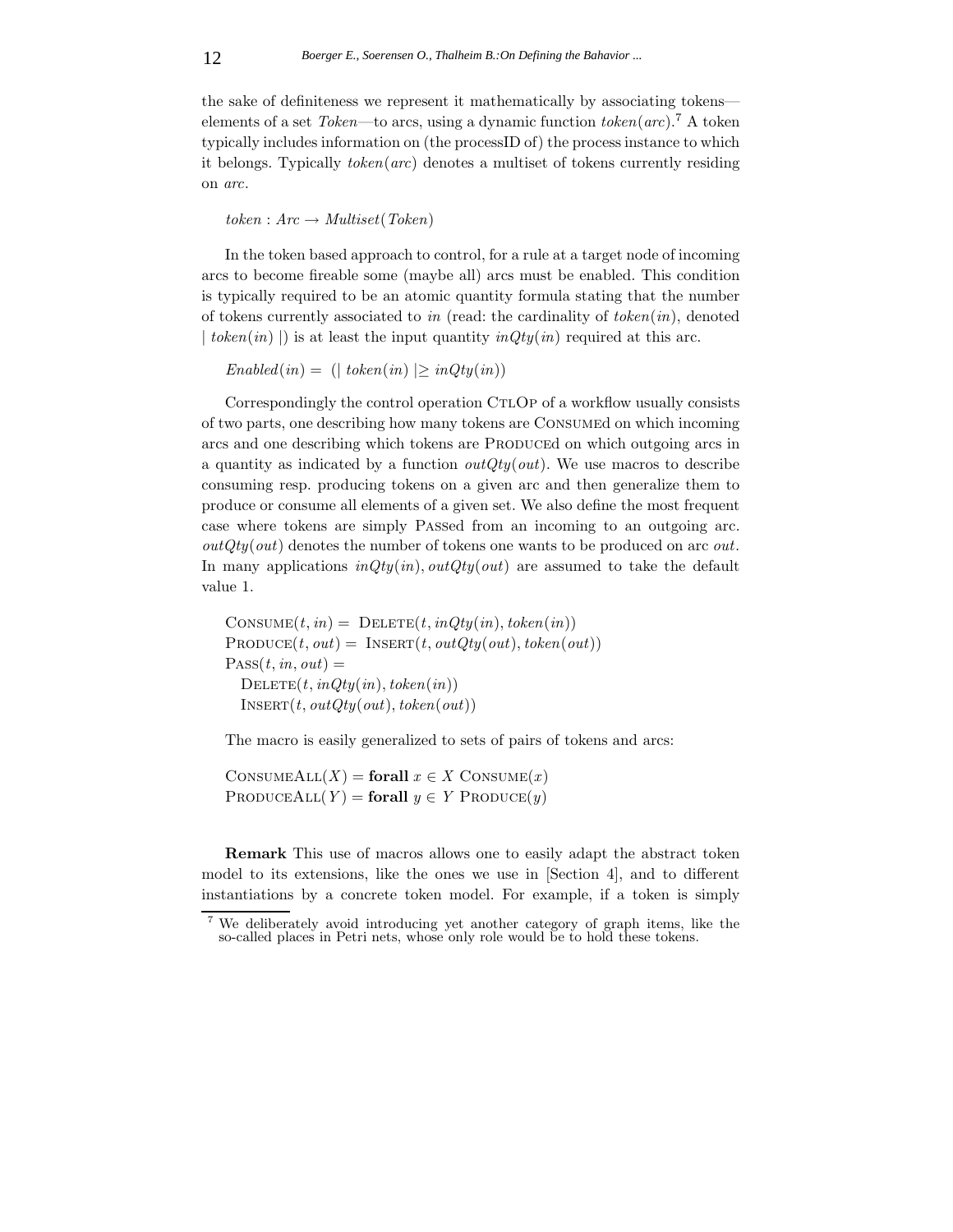defined as a pair  $(proc(t), pos(t))$  of the *process* instance it belongs to and the arc where it is *pos*itioned, then it suffices to refine the macro for Passing a token *t* from *in* to *out* by updating the second token component, namely from its current *pos*ition value *in* to its new value *out*:

 $\text{Pass}(in, out, t) = (pos(t) := out)$ 

The use of abstract DELETE and INSERT operations instead of directly updating  $token(a)$  serves to make the macros usable in a concurrent context, where multiple agents may want to simultaneously operate on the tokens on an arc. Note that it is also consistent with the special case that in a transition with both DELETE $(in, t)$  and INSERT $(out, t)$  one may have  $in = out$ .

### **3.4 Gateway Nodes**

Gateways are used to describe the splitting (divergence) or merging (convergence) of control flow in the sense that tokens can 'be merged together on input and/or split apart on output' [BPMI.org, 2006, p.68]. Both splitting and merging come usually in two forms, which are related to the propositional operators **and** and **or**, namely a) to create parallel or synchronize multiple actions and b) to select (one or more) among some alternative actions. For the sake of a clear separation of the different merge/split features and without loss of generality, we start from the BPMN best practice normal form assumption whereby each gateway performs only one of the two possible functions, either divergence or convergence of multiple control flow. It is easy to show that each BPMN process can be transformed into a semantically equivalent BPMN Best Practice Normal Form.

**BPMN Best Practice Normal Form**. [BPMI.org, 2006, p.69] Only gateways have multiple incoming or multiple outgoing arcs and furthermore they never have both multiple incoming and multiple outgoing arcs.

For the sake of illustration we formulate and explain now the two AND gateway node rule specializations of the general WorkflowTransition rule scheme, to prepare the reader for the discussion of the OR-join gateway rule in the next section. Since the focus of the OR-join analysis is on token-based control, we skip here and for the AND-join below the formulation of the not control related conditions and operations, like the DATAOP(*node*), which in BPMN is an AssignOperation performed at each outgoing arc.

To fire an AND-split node requires—besides the node-specific conditions on data, events and resources—that *Enabled* holds for its unique incoming arc *in*. Upon firing, the rule in particular Consumes the prescribed number of tokens and PRODUCEs on each of the finitely many outgoing arcs (elements of *outArc*(*node*)) the prescribed number of tokens. These outgoing tokens are typically viewed as triggering parallel subprocesses, which may be required to be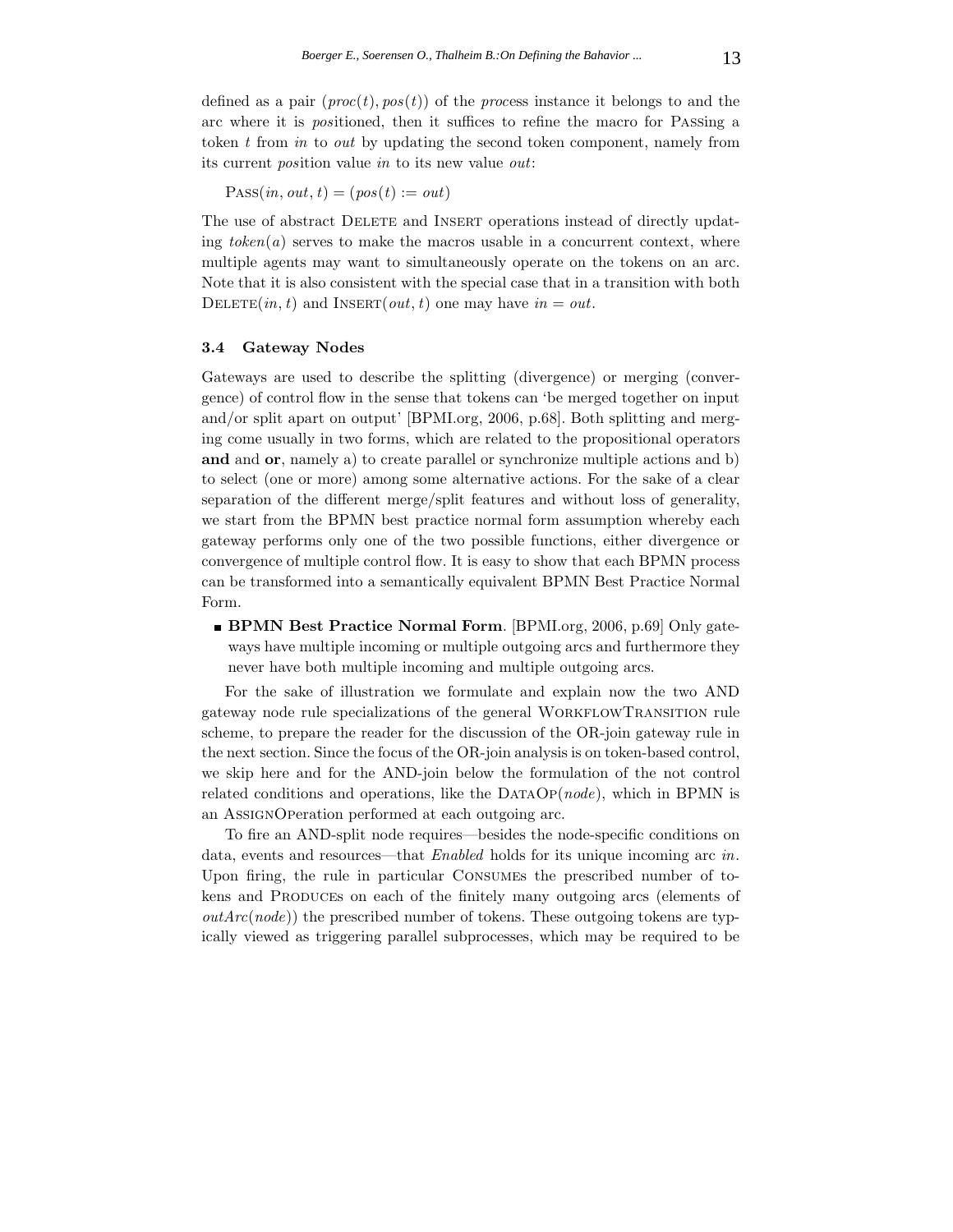synchronized later within the process where they have been generated. For this reason, tokens produced at split gateways are often assumed to carry some information about the origin and maybe also about their brothers and sisters with whose descendants they may have to be synchronized at a later stage. This is the case in BPMN where tokens serve the purpose of "dividing of the Token for parallel processing within a single Process instance" [BPMI.org, 2006, p.35]. We describe this by an abstract function *andSplitToken* whose values may depend on the incoming token and the outgoing arc. We will use this function below for the discussion of the OR-join gateway rule, where for the sake of definiteness we represent the function concretely as follows, concatenating the incoming token with the chosen arc to record the information about the path the token went through at this split node:

### $andSplitToken(t, o) = t.o$

We also take here the view of BPMN where the prescribed quantity for consuming or producing tokens on incoming respectively outgoing arcs of AND and OR gateways is 1. To express that upon firing the ANDSPLITGATETRANSITION one has to select on the unique incoming arc *in* one of its *token*(*in*) to be Consumed we use a function *firingToken*({*in*}). For later reference we use this function as defined on non-empty subsets of *inArc*(*node*).

```
AndSplitGateTransition(node) = WorkflowTransition(node)
where
 let \{in\} = inArc(node)CllCond(node) = Enabled(in)CTLOP(node) =let t = \text{fringToken}(\{\text{in}\})Consume(t, in)
        PRODUCEALL({{(andSplitToken(t, o), o) | o ∈ outArc(node)}})
```
Frequently splitting a computation into finitely many branches comes with a later join of these branches (or even more branches that may be due to further intermediate splits). To fire an AND-join node requires—besides the nodespecific conditions on data, events and resources—that *Enabled* holds for each of its finitely many incoming arcs  $in \in inArc(node)$ . Upon firing, the gateway Consumes the prescribed number (here 1) of the tokens on every incoming arc and PRODUCES on its unique outgoing arc *out* the prescribed number (here 1) of tokens. Since a join node typically has a synchronization purpose, the relation between the incoming token and the outgoing token often reflects this feature. We formulate this dependence by a function *andSplitToken* whose values depend on the incoming tokens. The function *firingToken* chooses here a set of tokens, containing one token from *token*(*in*) for each incoming arc *in*.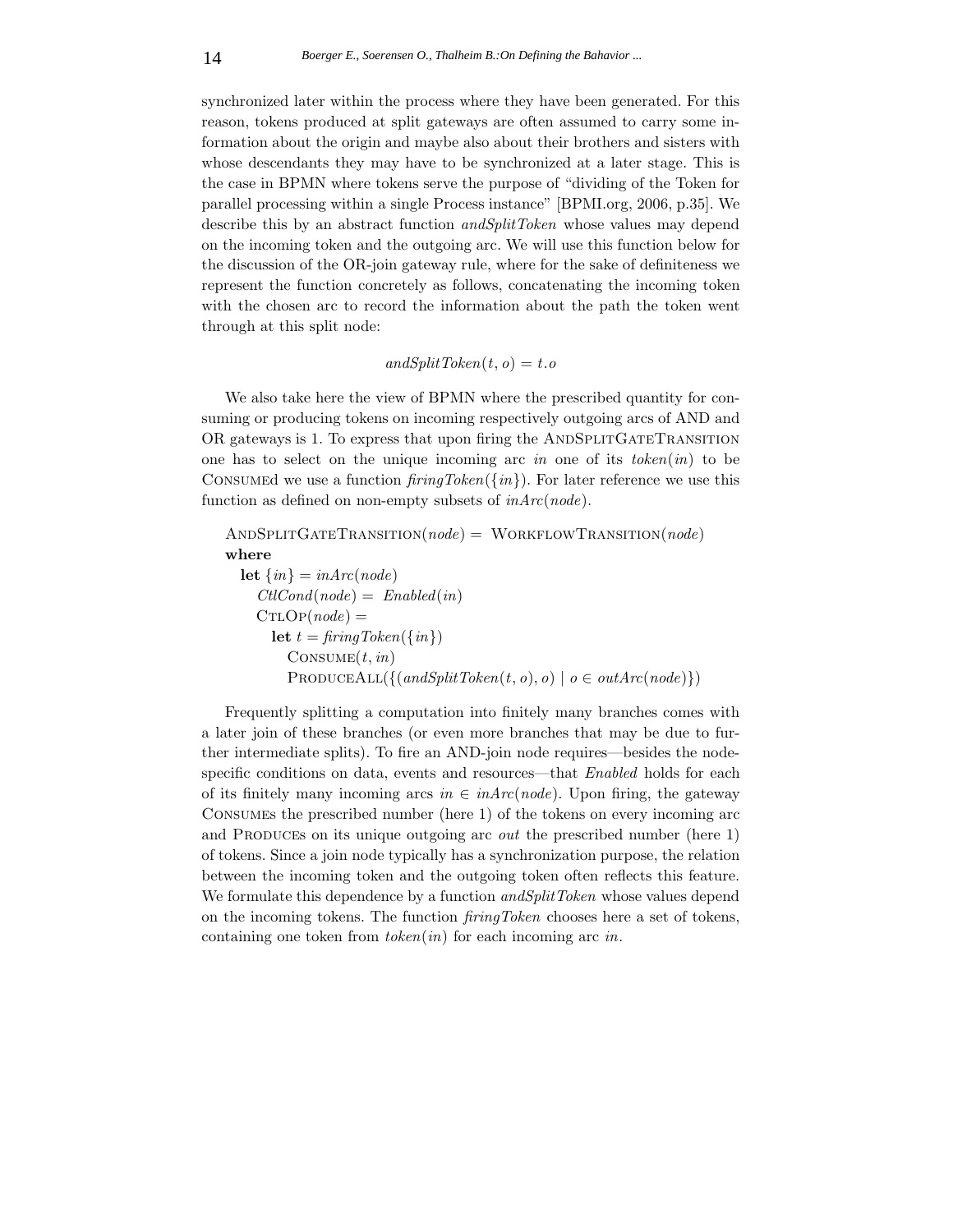AndJoinGateTransition(*node*) = WorkflowTransition(*node*) **where**  $CllCond(node) =$ **forall**  $in \in inArc(node)$  *Enabled*(*in*)  $CTLOP(node) =$ **let**  $\{in_1, \ldots, in_n\} = inArc(node)$ **let**  $\{t_1, \ldots, t_n\} = \text{firingToken}( \text{inArc}(\text{node}))$ CONSUMEALL( $\{(t_i, in_i) | 1 \leq i \leq n\}$ )  $\text{PRODuce}(andJoinToken(\lbrace t_1,\ldots,t_n \rbrace), out)$ 

The reader will have noticed that we did not specify the firing tokens by **let**  $t_i = \text{fring} \text{Token}(in_i)$ , because this would mean that one can select the tokens on the incoming arcs independently from each other. Instead the function *firingToken* typically will select "matching tokens" with respect to a to be defined matching condition.

### **4 OR-Join Definition**

In this section we use the framework explained in [Section 3] to define a precise semantics for the general supposedly intuitive understanding of the OR-join. We first define in [Section 4.1] the OR-split gateway rule along the lines of the AND-split gateway rule, but adding a mechanism to describe how to choose among alternative subsets of outgoing arcs (instead of selecting the entire set *outArc*(*node*)). We then adapt this selection mechanism to describe the synchronization features of the OR-join rule. To separate two different concerns related to the OR-join problem we split the discussion into two parts, one for acyclic graphs [Section 4.2] and one for graphs with cycles [Section 4.3].

#### **4.1 OR-Split Gateway Rule**

An OR-split is similar to the AND-split, but instead of producing tokens on every outgoing arc, this may happen only on a non-empty subset of them. The chosen alternative depends on certain conditions *OrSplitCond*(*o*) to be satisfied that are associated to outgoing arcs *o*. For example in the BPMN standard, *OrSplitCond*(*o*) is an associated *GateCond*(*o*) or a *GateEvent*(*o*). We reflect this choice among the various alternatives by an abstract function *selectProduce*(*node*), which is constrained to select at each invocation a non-empty subset of arcs outgoing *node* that satisfy the *OrSplitCond*ition. The BPMN standard document for example imposes default gates to guarantee for a valid process that every call of this function yields a non empty set. A special version of this interpretation of OR-split nodes is to additionally require that with each selection a singleton set (exclusive choice) is determined, whether based upon an event or a data condition, e.g. by trying the alternatives out in an a priori fixed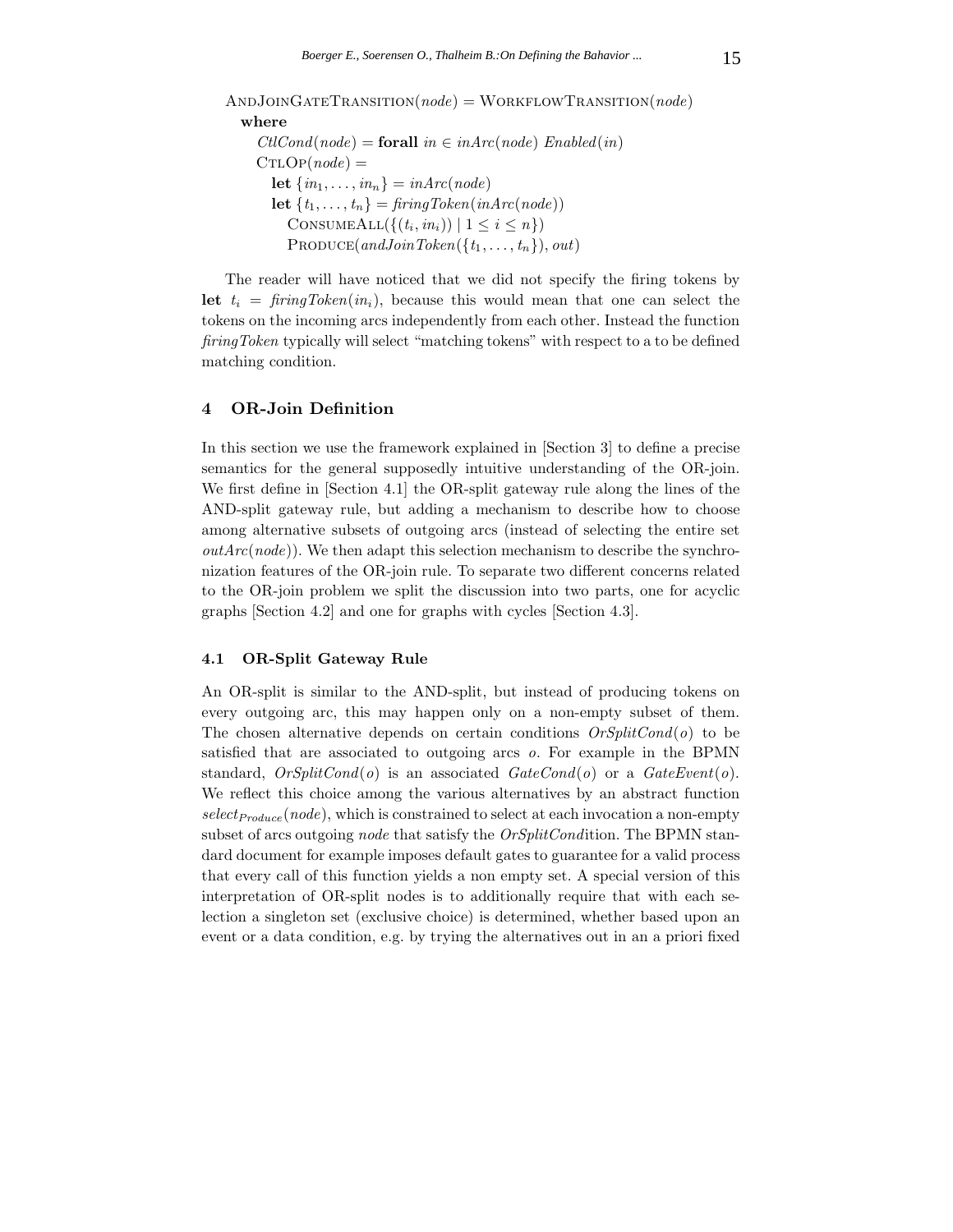manner (in BPMN called data-based or event-based XOR-split). However, by the nature of their role these selection functions often are not static (compiletime definable), but dynamic functions, whose values depend on the runtime state. We will exploit this in the next section for the description of the OR-join behavior.

**Constraints for** *selectProduce*  $select_{Produce}(node) \neq \emptyset$  $select_{produce}(node) \subseteq \{out \in outArc(node) | \text{OrSplitCond(out)}\}^8$ 

This leads to the following instantiation of the WORKFLOWTRANSITION(*node*) scheme for OR-split gateway *node*s. The involvement of process data or gate events for the decision upon the alternatives is formalized by letting *DataCond* and *EventCond* in the rule guard and their related operations in the rule body depend on the parameter *O* for the chosen set of alternatives. As in the ANDsplit rule we use a function, here *orSplitToken*, to express the type of tokens to be produced on outgoing arcs. *in* denotes the unique incoming arc.

```
OrSplitGateTransition(node) = WorkflowTransition(node)
  where
    let \{in\} = inArc(node)let O = \text{select}_{\text{Produce}}(\text{node}) in
       CllCond(node) = Enabled(in)CTLOP(node, O) =let t = \text{fringToken}(\{\text{in}\})Consume(t, in)
           PRODUEALL({ (orSplitToken(t, o), o) | o \in O})
```
As AndSplitGateTransition is an instance of OrSplitGateTransition, namely with the selection function required to yield the entire set *outArc*(*node*), we speak in the following only of split nodes when we mean an AND split or OR split gateway at a node; similarly for join nodes with correspondingly specialized synchronization condition.

# **4.2 OR-Join for Cycle-Free Models**

In this section the graphs are assumed to be acyclic. For simplicity of exposition but without loss of generality we add here and in the next section to the BPMN Best Practice Normal Form assumption the **Unique Start Node Assumption**

<sup>8</sup> Instead of requiring this constraint once and for all for each such selection function, one could include the condition as part of *DataCond*(*node, O*) and *EventCond*(*node, O*) in the guard of OrSplitGateTransition.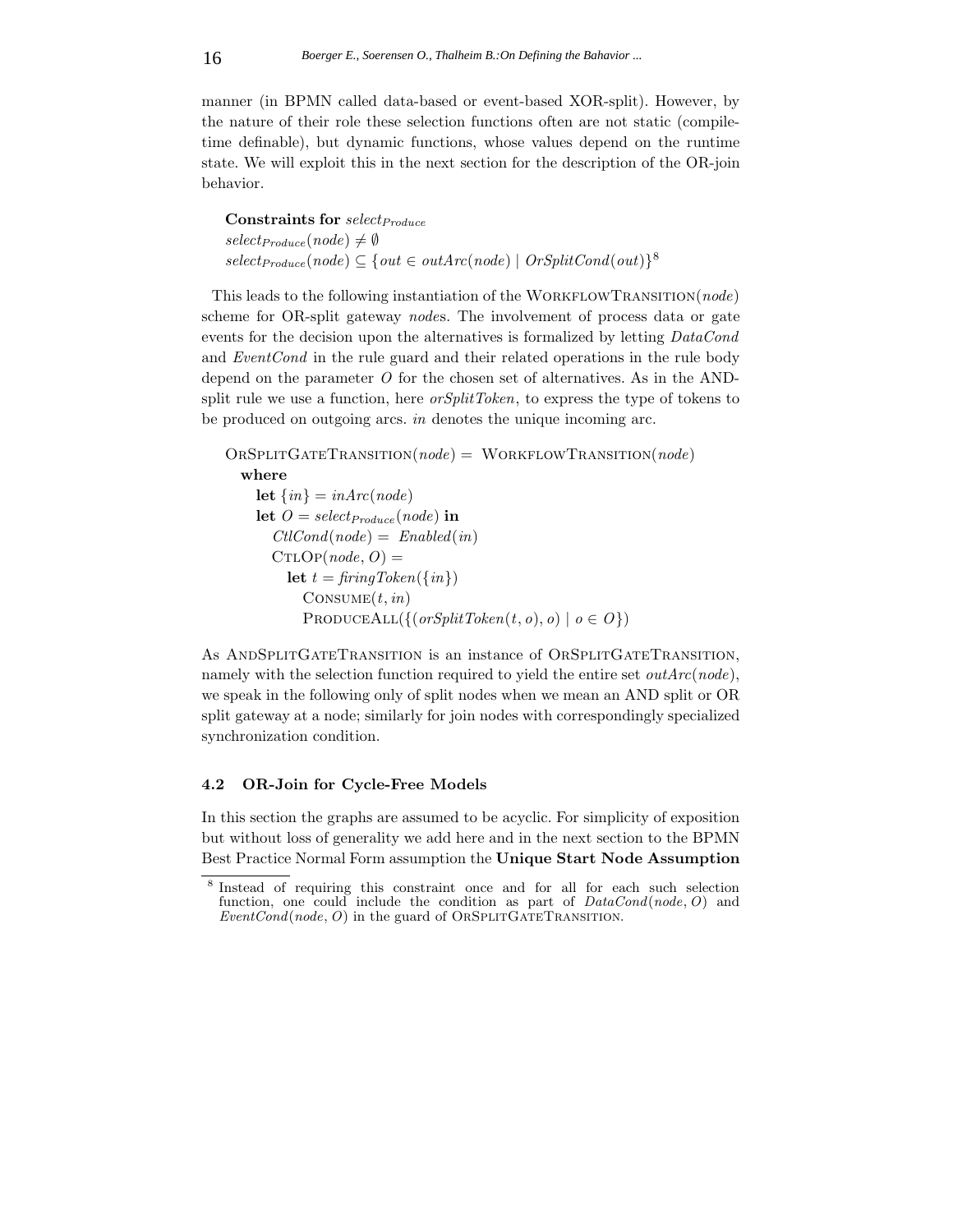that each graph has exactly one start node.<sup>9</sup> Thus every node in the graph is connected to the start node by a path.

Sometimes it is claimed that "the non-locality of OR-joins can even raise problems to the effect that it is *impossible* to define a formal semantics *...* that is fully compliant with the informal semantics" [Gruhn and Laue, 2007, p.6], but as the authors of [Dumas et al., 2007] point out, the problem is not in the *definition* of what they call the OR-join *firing rule*, but in a) the definition of when this rule should be considered as *enabled* and b) in finding efficient algorithms to compute this enabledness property. In fact, to describe the OR-join gate transition rule it suffices to adapt to a function *selectConsume* the mechanism used above to describe via *selectProduce* the (decisions taken about the) possible alternatives when firing an OR-split transition rule.

We explicitly separate the two distinct features one has to consider for the constraints to impose on such a *selectConsume* function: the enabledness condition for each selected arc and the synchronization condition that the selected arcs are exactly the ones to synchronize. We represent the undisputed conventional token constraint as part of the control condition in the ORJOINGATETRANSITION rule below, namely that the selected arcs are all enabled and that there is at least one enabled arc. What is disputed in the literature is the synchronization constraint for *selectConsume* functions. Before investigating it we formulate the transition rule for an abstract OR-join semantics, which leaves the various synchronization options open as additional constraints to be put on *selectConsume* . Thus *selectConsume* (*node*) plays the role of an interface for triggering for a set of to-be-synchronized incoming arcs the execution of the rule at the given *node*, with the usual effect.

OrJoinGateTransition(*node*) = WorkflowTransition(*node*) **where let**  $I = select_{Consum}(node)$  **in**  $Cl: Cond(node, I) = (I \neq \emptyset \text{ and for all } i \in I \; \text{Enabled}(i))$  $CTLOP(node, I) =$ Produce(*orJoinToken*(*firingToken*(*I*))*, out*) CONSUMEALL $(\{(t_i, in_i) \mid 1 \leq i \leq n\})$  where  ${t_1, \ldots, t_n} = firingToken(I)$  $\{in_1, \ldots, in_n\} = I$ 

The *select<sub>Consume</sub>* function in the ORJOINGATETRANSITION serves to express on which arcs one has to wait for tokens of the indicated type from the

 $9$  To a graph with multiple nodes that can be used for starting a sequence flow, one can add a split gateway that splits to the multiple start nodes from a new unique starting node. This can be an AND-split or an OR-split, depending on the interpretation of the use of multiple start nodes. In BPMN it is disjunctive for start events and conjunctive for implicit start nodes.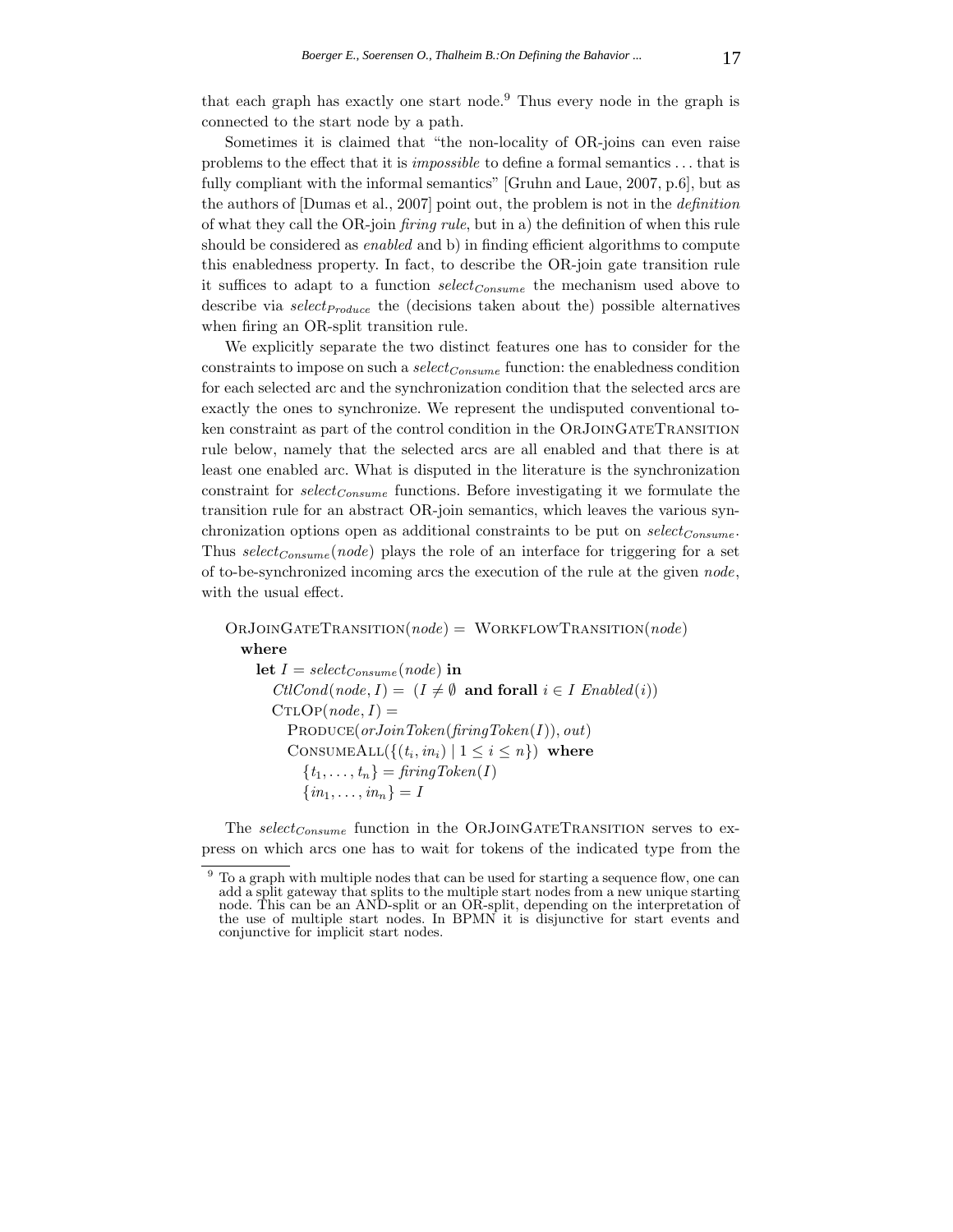to-be-synchronized threads [van der Aalst et al., 2003], in terms of the BPMN standard document on which arcs we "are expecting a signal based on the upstream structure of the Process" [BPMI.org, 2006, p.81]. The real question is first of all which synchronization condition one wants to impose as constraint on the  $select_{Consum}$  function,<sup>10</sup> and then which means we have to compute values of the function once it is defined (read: the enabledness condition for OR-join rule instances).

It is surprising to see that the workflow and business process oriented literature on the theme deals with this issue without ever referring to well known and sophisticated techniques to handle synchronization problems in distributed computing. This may be another theme where "business process modelers can learn from programmers" [Gruhn and Laue, 2007]. In the following we try to investigate some variations of the OrJoinGateTransition rule proposed in the literature to put them into a unified perspective. We hope that by doing this the sometimes hidden assumptions or motivations of those proposals become clear and can be evaluated for an informed decision on the intended OR-join synchronization behavior.

### **4.2.1 "Informal semantics" of OR-join**

We start with an analysis of the proposal quoted in [Section 2] for what is called *the informal semantics* of the OR-join. The literature contains some sophisticated algorithms to compute the OR-join enabledness property for this interpretation of the OR-join, see for example [Dumas et al., 2007] which improves on [Wynn et al., 2005]. It comes down to determine (why restricted to static analysis means?) all computation paths that may lead to enabling additional arcs entering this node. One can specify this requirement in an accurate way by providing some additional (in an optimized version not really expensive to produce) runtime information on what is of concern, namely for which potential synchronization requests a join gateway node may still have to handle the synchronization.

Since by the unique start node assumption we know that synchronization requests are produced only at split gateway nodes, we can capture the requirement for the "informal" OR-join semantics in our model by "informing" all synchronization points, which are reachable from a split node, as soon as possible about tokens that may have to be synchronized at the join node and to keep this information up to date during subsequent decision points. The latter may exclude some of the—up to this decision point possible—paths for a token. This comes up

<sup>10</sup> Although this question is in no way related to the meaning of OR as expressing some alternatives for firing the join rule, we keep the name *selectConsume* , instead of (for example) *synchronize*, to show that different interpretations of this function correspond to different choices made for the synchronization discipline at OR-joins.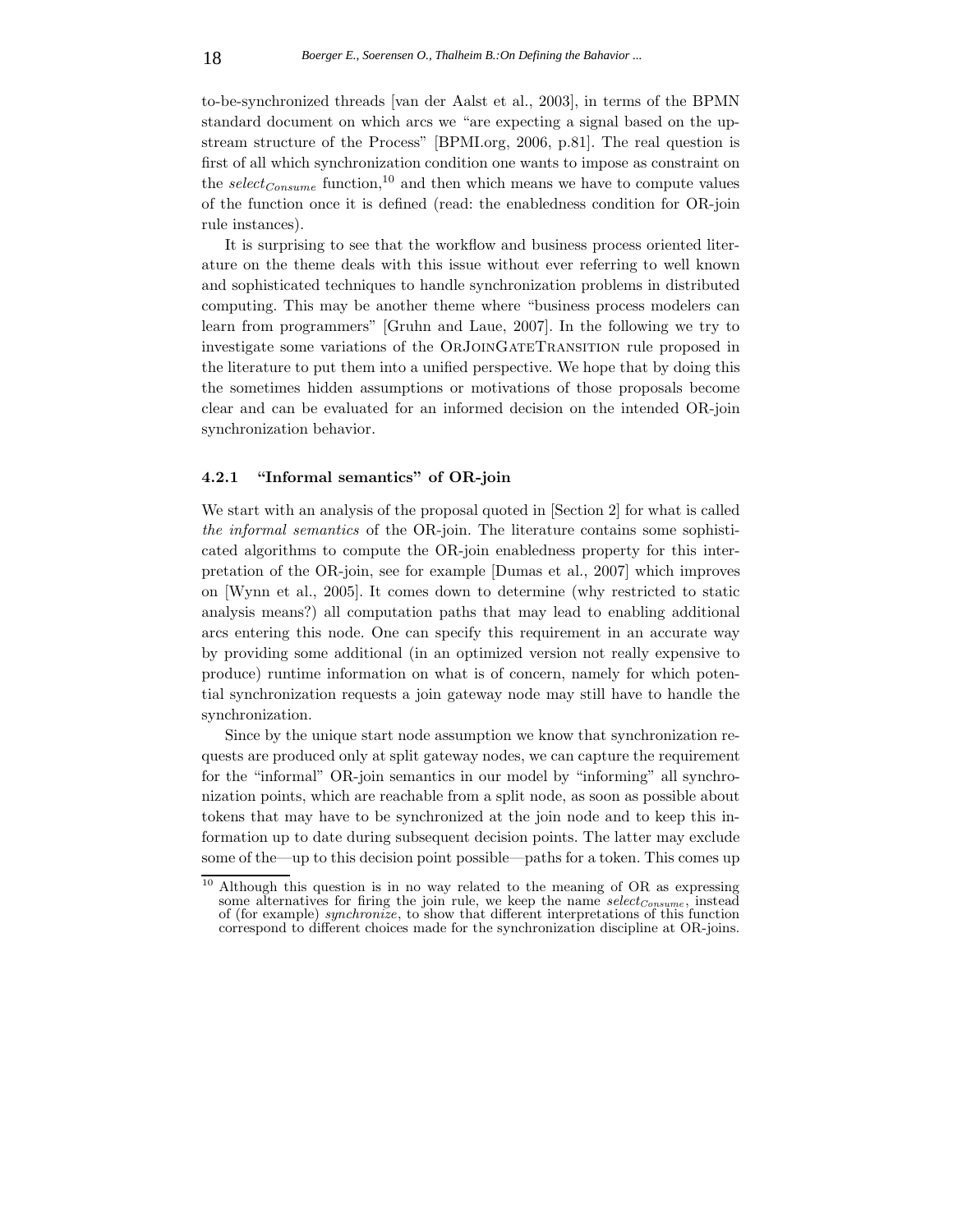to send an advance notice, for each token created at a split node, to all reachable join nodes and to maintain this information up to date until the token arrives at the synchronization point or takes a path from where that point cannot be reached. This can be described in the model by the following refinement:

- add in the split and join node transition rules synchronization analogues to the token production and consumption submachines in CTLOP,
- add the intended synchronization counterpart  $\text{Cl} \text{Cond} \text{S} \text{ync}(\text{node}, I)$  to the  $ClCond(node, I)$  in the join node rules, checking whether for each synchronization token an enabling token is present.

Here are the details of this refinement step.

- **Split gate transition refinement.** Let *node* be a split node and *out* any arc outgoing *node* where a token *t* enabling the unique incoming arc *in* Produces a token *t.out*. This starts a new computation path at *out* that may need to be synchronized with other computation paths started simultaneously at this *node* (or with some final segment of some computation paths started upstream, i.e. at nodes from where *node* can be reached<sup>11</sup>). We place an additional synchronizer copy of *t.out* on each reachable arc that enters a join node, more precisely for each path that starts with *out* and leads to an arc *a* entering a join node, we place a synchronizer copy of *t.out* on *a*. We denote the set of these join *arc*s by *AllJoinArc*(*out*) and record the synchronizer token copy placed there in a location *syncToken*(*arc*). This allows us to define analogues  $PRODICE(ALL)$ Sync of  $PRODICE(ALL)$  to handle the placement of synchronizer tokens. By calling a corresponding submachine ConsumeSyncAll we also delete the synchronization copy of the fired *t* for each  $o \in outArc(node)$  from each  $i \in AllJoinArc(o)$ . This reflects that once *t* is fired, the request for its potential synchronization is replaced by a request for potential synchronization of the children token PRODUCEd by (firing the rule triggered by) *t*, and only those. The refined rule is formulated below in [Section 4.3].
- **Join gate transition refinement.** Let *node* be a join node. The rule CTLOP is refined as for split nodes by adding the CONSUMESYNCALL and ProduceSyncAll submachines, called upon appropriate sets of tokens to a) consume the synchronization tokens that, once the to-be-synchronized tokens have been fired, have served their purpose, and to b) produce new synchronization tokens for the tokens the join produces. In addition we refine the *CtlCond*(*node,I*) by adding the intended synchronization condition *CtlCondSync*. In the case of the informal OR-join semantics we are formaliz-

 $11$  This complication is needed as long as it is allowed to synchronize computation paths started at different split nodes, as for example in the BPMN standard [BPMI.org, 2006]. It is avoided for example in Occam-like OR-join interpretations discussed below.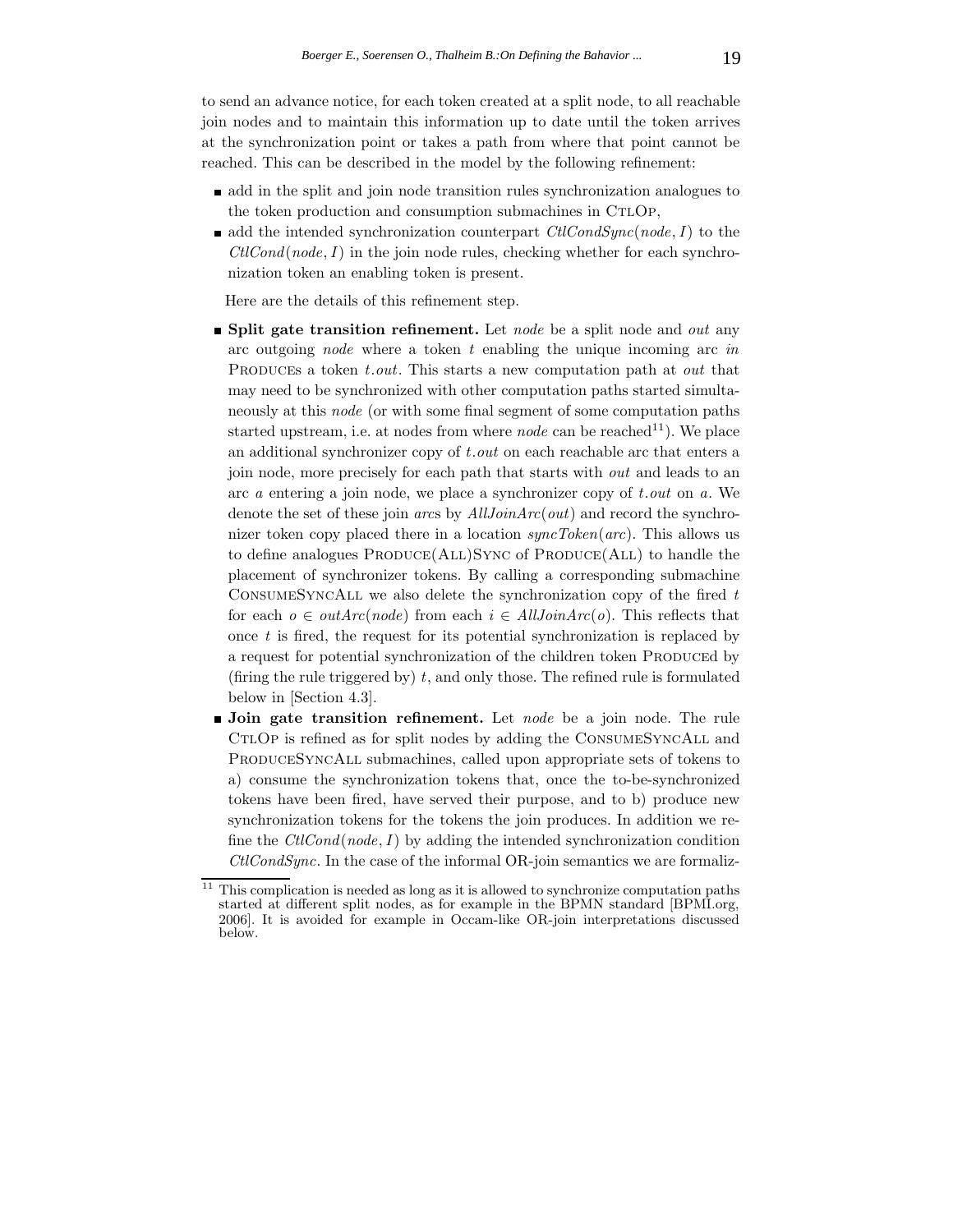ing here, *CtlCondSync* expresses that *I* is a synchronization family at *node*, which means a set of incoming arcs with non-empty *syncToken* sets such that all other incoming arcs (i.e. those not in *I*) have empty *syncToken* set (read: are arcs where no token is still announced for synchronization so that no token will arrive any more (from upstream) to enable such an arc).

The definition of the macros PRODUCE, CONSUME and their extensions to sets can be copied for synchronization tokens by replacing *token* with *syncToken*. 12 The quantity functions *inQty, outQty* are skipped because by assumption at split or join rules, on each involved arc only 1 token is consumed or produced.

 $PRODUCESYNC(t, in) = INSERT(t, syncToken(in))$  $\text{CONSUMESYNC}(t, in) = \text{DELETE}(t, syncToken(in))$  $PRODUCESYNCALL(Y) = \textbf{for all } y \in Y$  PRODUCESYNC(*y*)  $\text{CONSUMESYNCALL}(X) = \text{for all } x \in X \text{ CONSUMESYNC}(x)$ 

For **split gate transition rules** the CTLOP(*node*) submachine is refined by adding the following two submachines. We use the instance of the functions *orSplitToken* and *andSplitToken* explained already above, namely the trace notation *t.out*, to record the start at *out* of a computation path triggered by *t*, a path which is (potentially) to be synchronized with other computation paths started at the same node (or upstream) so that the same *t.out* is placed into *syncToken*.

 $\text{PRODUCESYNCALL}({\{(t.o, i) \mid i \in AllJoinArc(o), o \in O\}})$ CONSUMESYNCALL( $\{(t, i) | i \in AllJoinArc(o) \text{ for some } o \in outArc(node)\}\)$ 

For **join gate transition rules** the CTLOP(*node*) submachine is refined by a refinement of the function *firingToken*(*I*) and by adding the following two submachines.

 $PRODUCESYNCALL({{(joinToken(t_1, ..., t_n), in) | in \in AllJoinArc(out)}})$ CONSUMESYNCALL({ $(t_i, in) \mid in \in AllJoinArc(out), 1 \leq i \leq n$ }  $\cup$  { $(t_i, in_i) \mid$  $1 \leq i \leq n\}$ 

 $firingToken(I)$  is refined to select among the enabling and synchronization tokens on arcs in *I* a maximal common token prefix *t* such that the following condition holds:

**forall**  $1 \leq i \leq n$   $t_i = t$ *.rest<sub>i</sub>*  $\in$  *token*(*in<sub>i</sub>*)  $\cap$  *syncToken*(*in<sub>i</sub>*)*.* 

 $12$  The reader who knows the ASM refinement method [Börger, 2003] knows that one could avoid this repetition by parameterizing the macros by a function *tok*, which can then be instantiated to *token* or *syncToken*. Similarly for an instantiation of FIREFORALL $(rule, Z)$  for  $rule =$  PRODUCE, CONSUME, etc.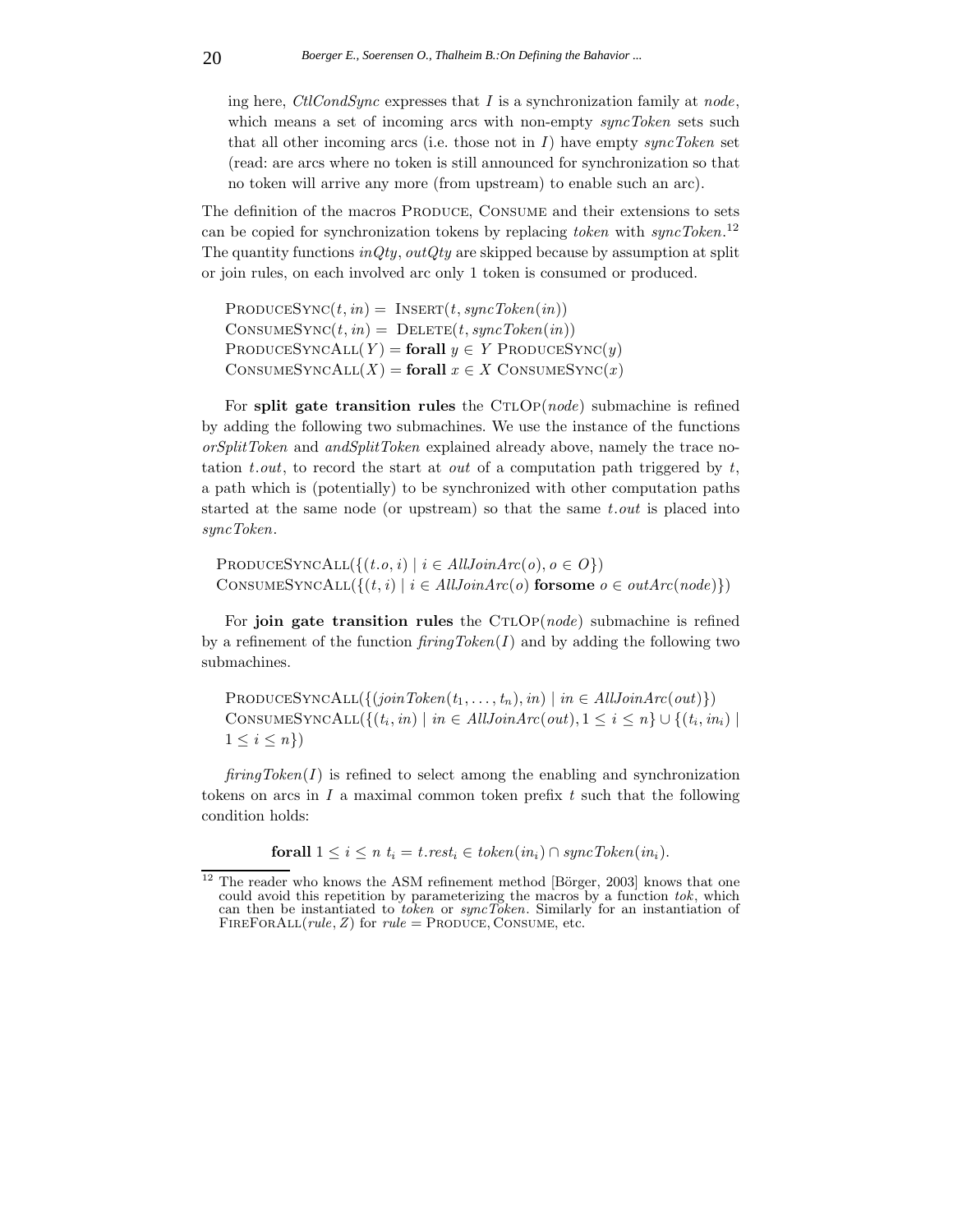Correspondingly we refine *orJoinToken* and *andJoinToken*, respectively, to  $joinToken(t_1, \ldots, t_n) = t.$ 

The synchronization counterpart *CtlCondSync*(*node,I*) added as conjunct to *CtlCond*(*node,I*) expresses that all the selected arcs are involved in a potentially forthcoming synchronization, but no other incoming arc.

 $CtlCondSunc(node, I) =$ **forall**  $i \in I$  syncToken $(i) \neq \emptyset$  **and forall**  $i \in inArc(node) \setminus I$  syncToken $(i) = \emptyset$ 



**Figure 2:** *Acyclic OR splits and joins*

#### **4.2.2 Illustration by Example**

[Fig. 2] illustrates the preceding definition. Here are some typical cases.

Case 1: at *split*1 only one token is produced, a token entering *A*2. Then the arcs entering *join*1, *join*3, *join*4, *join*5 on the path from *A*1 to *End*1 and only those receive synchronization tokens, so that the rule at these join nodes can fire immediately when the token coming from *A*2 arrives, since no further synchronization has to take place.

Case 2: at *split*1 only two tokens are produced, one entering *A*1 and one entering  $A2$ . Subcase  $2.i$  (i=1,2): at *split*2 only one token is produced, namely to enter *Bi*. Then synchronization tokens are produced on the path from *A*2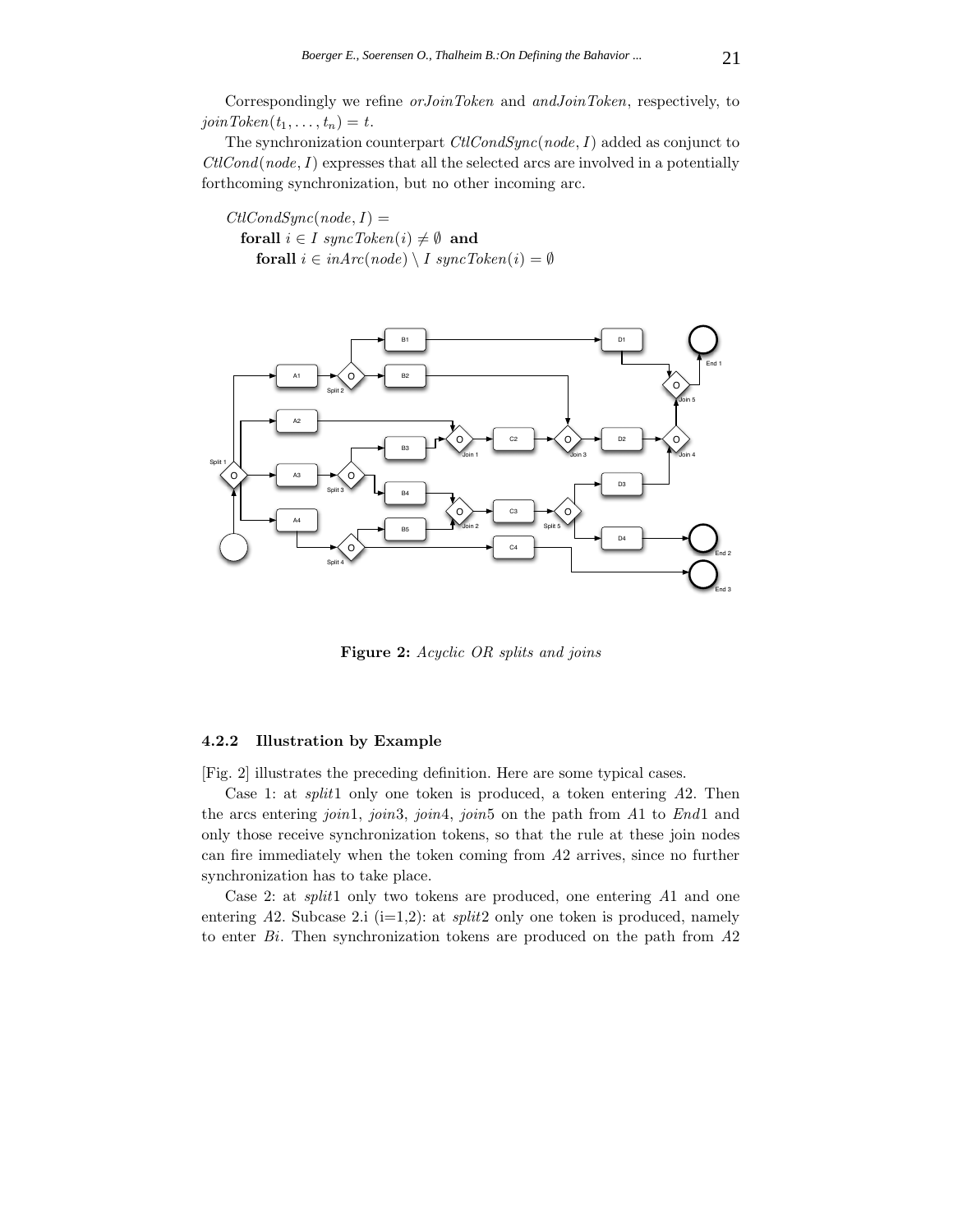to *End*1 as in case 1. The additional synchronization tokens produced at *join*3, *join*4, *join*5 on the two paths from *A*1 to *End*1 have three effects. They prevent the rule at *join*3 from firing until *in case 2.1* the decision to produce a token to enter activity *B*1 (and not *B*2) has been taken (whereby the synchronization token is deleted from the arc connecting *B*2 with *join*3 as well as from the arcs entering *join*4 and *join*5 on the path from *B*2 to *End*1), or *in case 2.2* until the token produced at the exit from *B*2 has arrived to be synchronized with the token coming from *A*2. At *join*5 two potential synchronizations are required when a token leaves *split*1 to enter *A*1, one on the arc exiting *D*1 and one on the arc exiting *join*4. The first of these two synchronization requests holds in case 2.1 until the token produced upon exiting *split*2 to enter *B*1 arrives at *join*5, in case 2.2 until the decision to produce a token to enter activity *B*2 (and not *B*1) has been taken. Symmetrically for the second synchronization request. At *join*4 still no synchronization is necessary since the synchronization tokens produced there between exiting *split*1 and entering *join*3 are deleted upon entering *join*3 and by assumption no (synchronization) token is produced on paths going through *A*3 or *A*4.

The other possible cases are analogous.

**Remark on cancellation**. To include the consideration of cancellation regions [Wynn, 2006], [Wynn et al., 2006b] in a business process diagram it suffices to update, in addition to a cancellation action that takes place at a *node*, *syncToken* at all synchronization points that are downstream a node in the cancellation region of *node*.

#### **4.2.3 Variations of OR-join semantics**

Neither the literature nor the BPMN standard clarify satisfactorily what are the required properties for the OR-join semantics. This implies that there is no binding contract against which one could verify the correctness of a rigorous definition for the semantics of the OR-join. It also implies that it is not clear how to define that a concrete BPMN diagram is actually well-specified. Instead, there are some variations of the OR-join semantics we are going to shortly characterize here.

In the above description of the "informal semantics" for the OR-join, every potential synchronization token is dismissed from *syncToken*(*node*) whenever a runtime choice made in a transition upstream *node* excludes a path. Therefore *CtlCondSync*(*node, selectConsume* (*node*)) becomes true only when all these decisions have been taken. One could replace this cautious approach by a definition of an eager synchronization model, where at a join node only synchronization requests from the next preceding split node are taken, as for example in a situation where nested synchronizations are not needed. Our model can easily be adapted to this case, namely by refining the *AllJoinArc* function to a function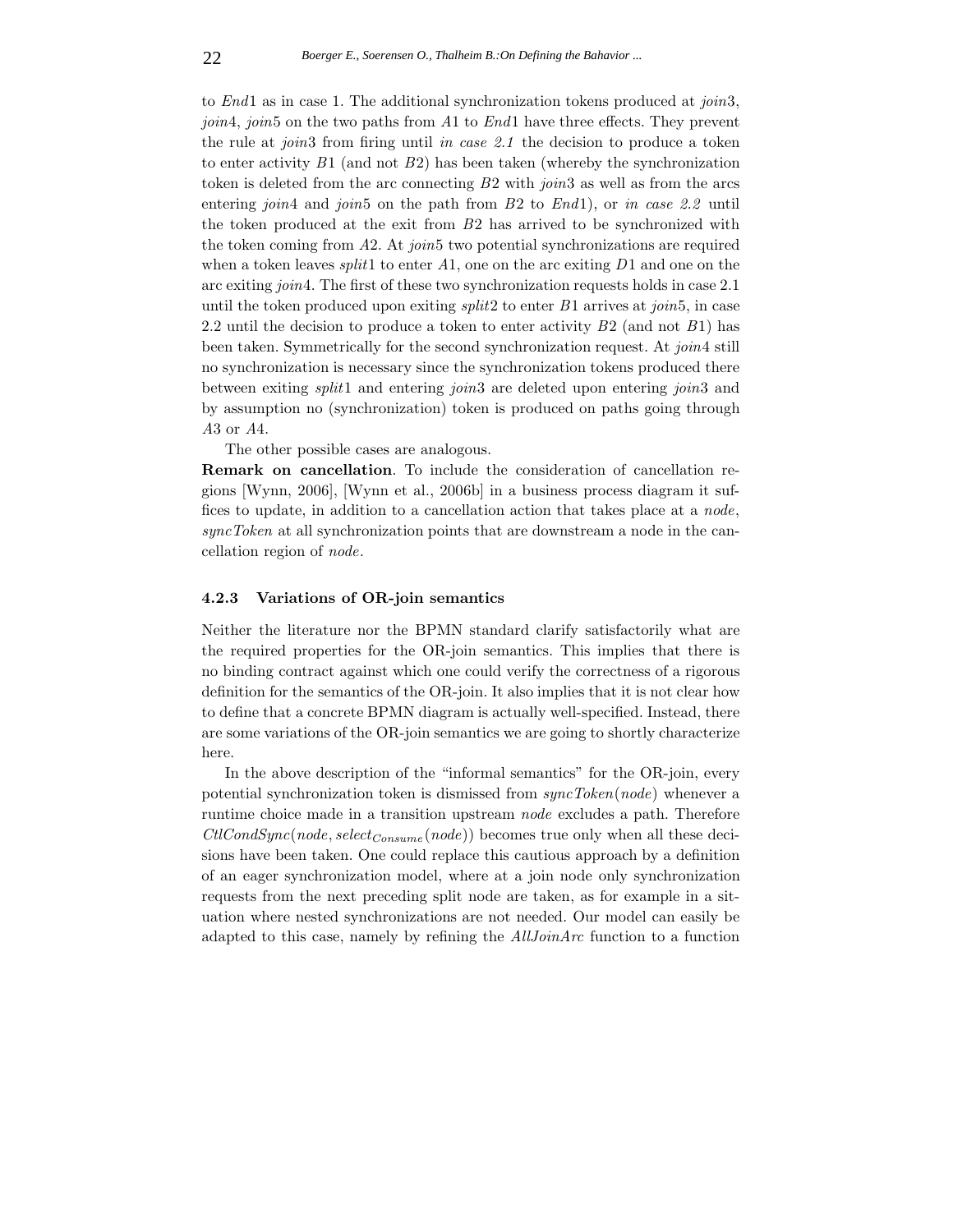*NextJoinArc*(*o*) that yields the set of all *next* arcs downstream *o* that enter a join node. In the same way one can treat other forms of "scope controlled" synchronization schemes, e.g. the Occam-like interpretation sketched below.

In a similar way one can adapt our model by refining *CtlCondSync*(*node,I*) to describe synchronization schemes with timeout conditions or similar runtime features.

The very special interpretation of OR-joins by the Synchronizing Merge pattern [van der Aalst et al., 2003] needs neither synchronization tokens nor a *CtlCondSync*, since every token on any single incoming arc is enough to fire the rule. To describe this as an instance of the OrJoinGateTransition(*node*) it suffices to refine *selectConsume* (*node*) to yield singleton sets.

# **4.2.4 Occam-like OR-join semantics**

An OR-join semantics in the style of the parallel programming language Occam and its Transputer implementation [Graham, 1990], [INMOS, 1989] has for each split *node* a well-defined synchronization node *sync*(*node*) where all the processes triggered by a token *t* at *node* are synchronized before one can proceed with the next task after  $sync(node)$ . In particular,  $select_{Consum}(sync(node))$ *inArc*(*sync*(*node*)) holds. This also yields a well-structured discipline for nested synchronizations, which makes the synchronization method explained for acyclic graphs work also in the presence of parallel subprocesses created by parallel processes. Since *sync*(*node*) is known at design time, the production of synchronization tokens is reduced to send from a split *node* each produced token *t.o* to its corresponding synchronization arc  $sync(o)$ ; the synchronization token consumption is reduced to consume at join nodes these tokens once all to be synchronized processes are ready for their synchronization.

#### **4.3 OR-Join for Models with Cycles**

In a non-Occam like OR-join semantics one has the problem to define whether and how the synchronization of "upstream" started processes should be combined with the synchronization of "downstream" started processes, e.g. iterations, since such cases are not excluded by the informal and similarly unstructured interpretations of the OR-join semantics. This problem has triggered various research efforts. It is mentioned also in the BPMN standard document, where however no indication about the intended solutions is provided:

Incoming Sequence Flow that have a source that is a downstream activity (that is, is part of a loop) will be treated differently than those that have an upstream source. They will be considered as part of a different set of Sequence Flow from those Sequence Flow that have a source that is an upstream activity. [BPMI.org, 2006, p.82]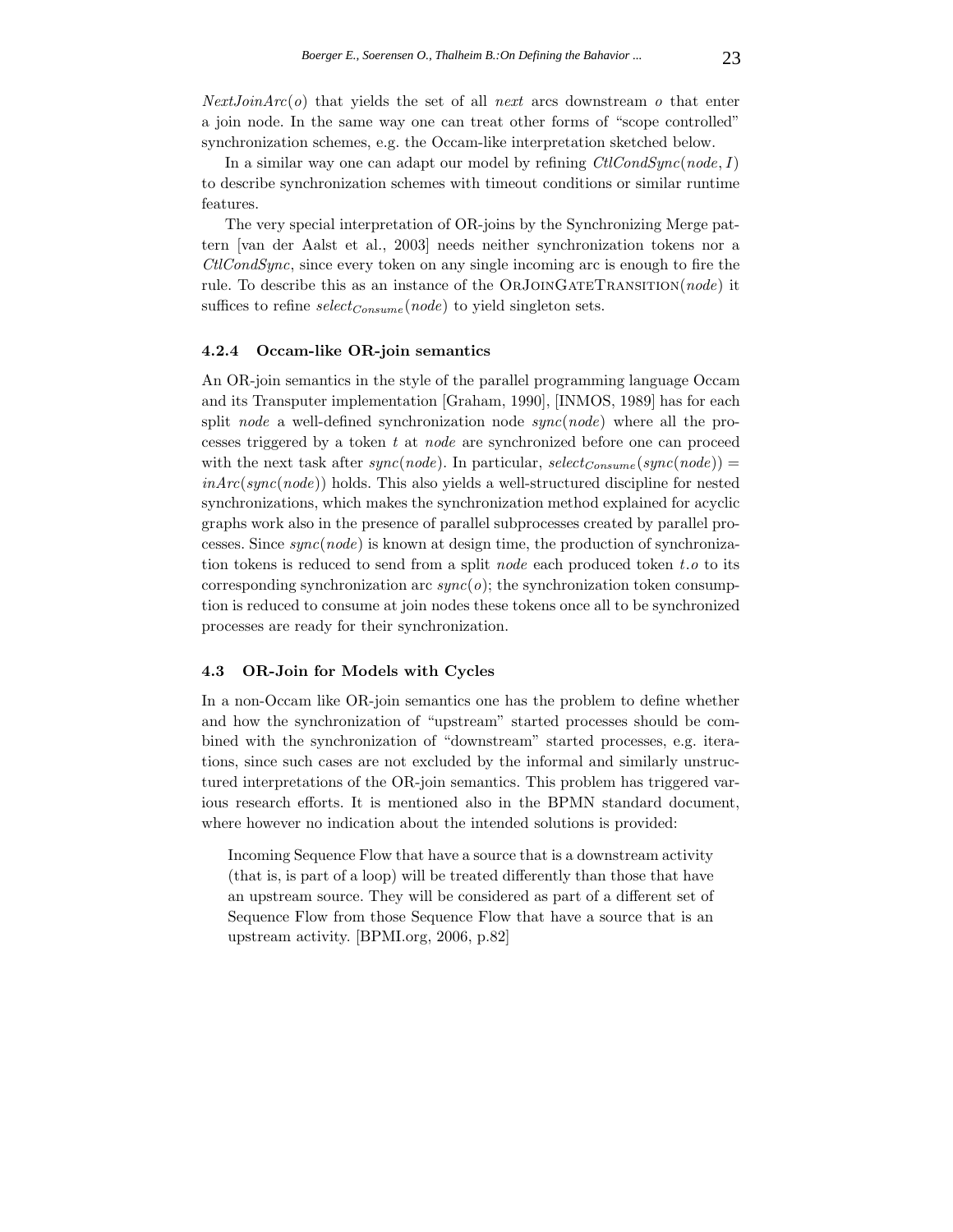Thinking of tokens in terms of up-/downstream does not solve the problem of cyclic workflows. According to the definition of "upstream" in the BPMN standard [BPMI.org, 2006, p.25], a node is "upstream" regarding some other node, if there is a path in the workflow from the first to the second node. The BPMN standard gives no definition for "downstream", but seems to implicitly refer to the inverse of "upstream" whenever "downstream" is mentioned. Thus in cyclic workflows, two flow objects can easily be upstream (or downstream) regarding each other in both directions. Therefore this property cannot be used as a discriminator for synchronization. Instead, we will individually group each token that can potentially exhibit cyclic behaviour.

Some further structure is needed to appropriately deal with cyclic workflows.

# **4.3.1 Token Sets**

To speak about the synchronization of tokens in cycles needs the ability to express that certain tokens belong together, whereas others do not. To express such a concept we introduce *token sets*, i.e. sets of tokens which are viewed as a coherent group when a join fires. We will use the token sets to assign new token sets to tokens at paths that have later to be synchronized and to distinguish tokens in cycles by appropriately assigned token sets. In this section we prepare the needed purely syntactical refinement, which is used in the next section to handle the problem of cycles.

We will make sure that each token *t* is a member of exactly one token set *tokenSet*(*t*). We assume that upon a start event a token set *tokenSet*(*t*) is generated for the start token  $t$ . When new tokens  $t'$  appear during the computation, their  $tokenSet(t')$  has to be defined, as happens in particular in the join rules. In the purely syntactical refinement defined in this section, the new tokens are declared to belong to the same token set as the firing tokens.

We also have to refine the concept of *Enabled*ness to guarantee that each time only tokens of one token set *ts* are considered.

 $Enabeled(in, ts) = (| token(in) \cap ts| > inQty(in))$ 

Similarly we impose on *firingToken* that each time only tokens belonging to one token set are selected.

**if**  $\int$ *firingToken*(*node*) =  $\{t_1, \ldots, t_n\}$  **then forall**  $1 \leq i \leq n$  *tokenSet*( $t_i$ ) =  $tokenSet(t_1)$ 

This leads to the following refinement of the AND-join rule:

AndJoinGateTransition(*node*) = WorkflowTransition(*node*) **where**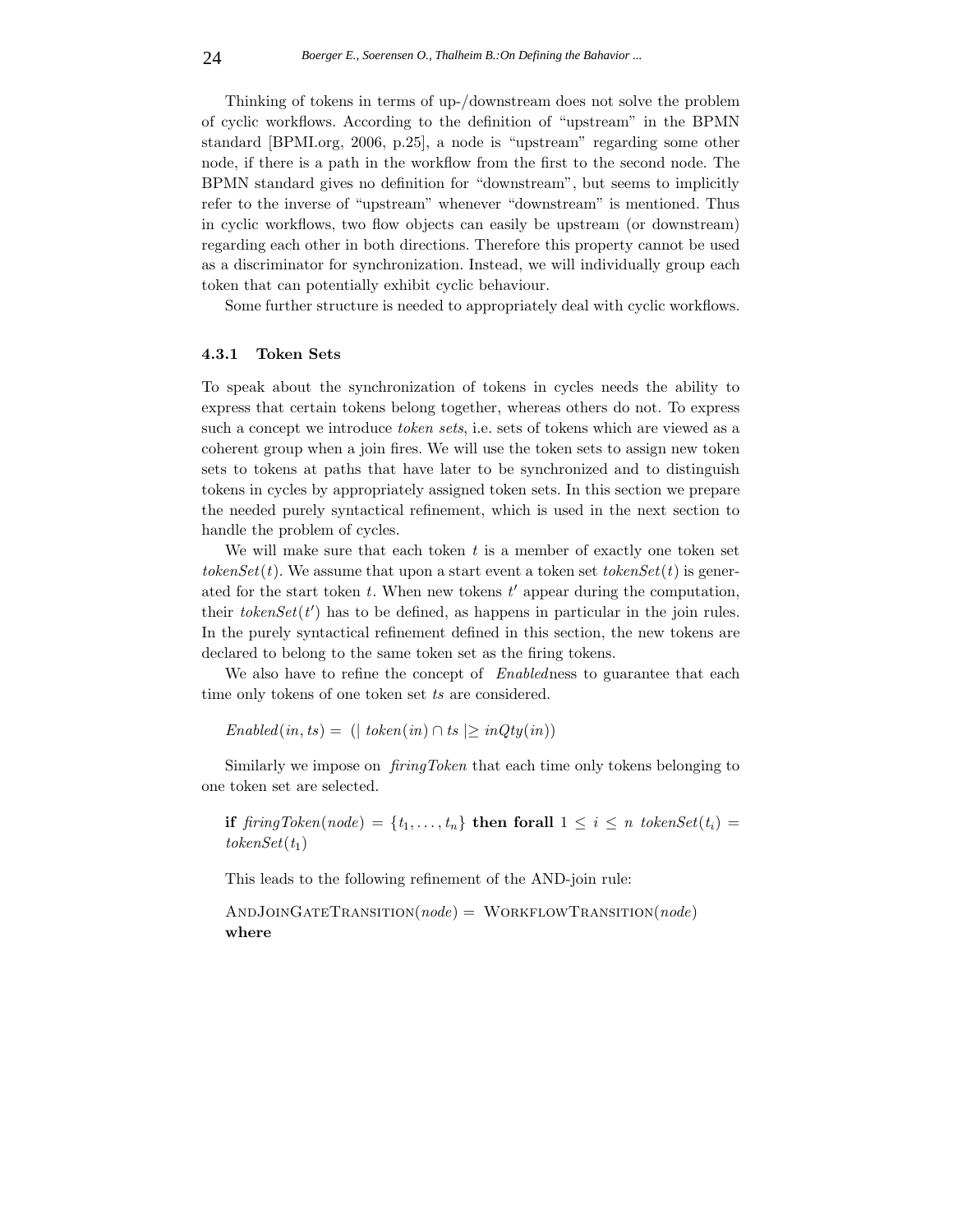**let**  $\{in_1, \ldots, in_n\} = inArc(node)$ **let**  $\{t_1, \ldots, t_n\} = \text{firingToken}(\text{inArc}(\text{node}))$ **let**  $ts = tokenSet(t_1)$  $CllCond(node) = \textbf{forall}$  *in*  $\in$  *inArc*(*node*) *Enabled*(*in, ts*)  $CTLOP(node) =$ CONSUMEALL( $\{(t_i, in_i) \mid 1 \leq i \leq n\}$ )  $\text{PRODuce}(andJoinToken(\lbrace t_1,\ldots,t_n \rbrace), out)$  $tokenSet(andJoinToken({t_1, \ldots, t_n})) := ts$ CONSUMESYNCALL( $\{(t_i, in)| in \in AllJoinArc(out), 1 \leq i \leq n\}$ ∪  $\{(t_i, in_i) \mid 1 \leq i \leq n\})$ ProduceSyncAll  $({{(andJoinToken(t<sub>1</sub>,...,t<sub>n</sub>),in)|in \in AllJoinArc(out)} })$ 

Synchronization at an OR-join only happens among tokens of the same token set. We therefore refine the synchronization part of the control condition as follows, where *ts* is the given token set:

 $CtlCondSync(node, I, ts) =$ **forall**  $i \in I$  syncToken( $i$ ) ∩  $ts \neq \emptyset$  and **forall**  $i \in inArc(node) \setminus I$  syncToken $(i) \cap ts = \emptyset$ 

With these preparations we can now refine the Or-join to work only on tokens of the token set underlying the to-be-fired tokens on the selected arcs:

```
OrJoinGateTransition(node) = WorkflowTransition(node)
where
  let I = \{in_1, \ldots, in_n\} = select_{Consum}(node)let \{t_1, \ldots, t_n\} = \text{fringToken}(I)let ts = tokenSet(t_1) in
     ClCond(node) = (I \neq \emptyset \text{ and for all } i \in I \text{ } Endled(i, ts) \text{ and }CtlCondSync(node,I, ts))
     CTLOP(node) =Produce(orJoinToken(firingToken(I)), out)
       tokenSet(orJoinToken(firingToken(I))) := tsCONSUMEALL(\{(t_i, in_i) \mid 1 \leq i \leq n\})
       CONSUMESYNCALL(\{(t_i, in)|in \in AllJoinArc(out), 1 \leq i \leq n\}∪ \{(t_i, in_i) \mid 1 \leq i \leq n\})ProduceSyncAll
          ({{(orJoinToken(t<sub>1</sub>,...,t<sub>n</sub>), in)|in \in AllJoinArc(out)}})
```
Obviously this refinement is purely incremental (conservative). Therefore the refined model is backwards compatible with the previous one. We are now ready to assign new token sets to tokens at paths that have later to be synchronized and to distinguish tokens in cycles by appropriately assigned token sets.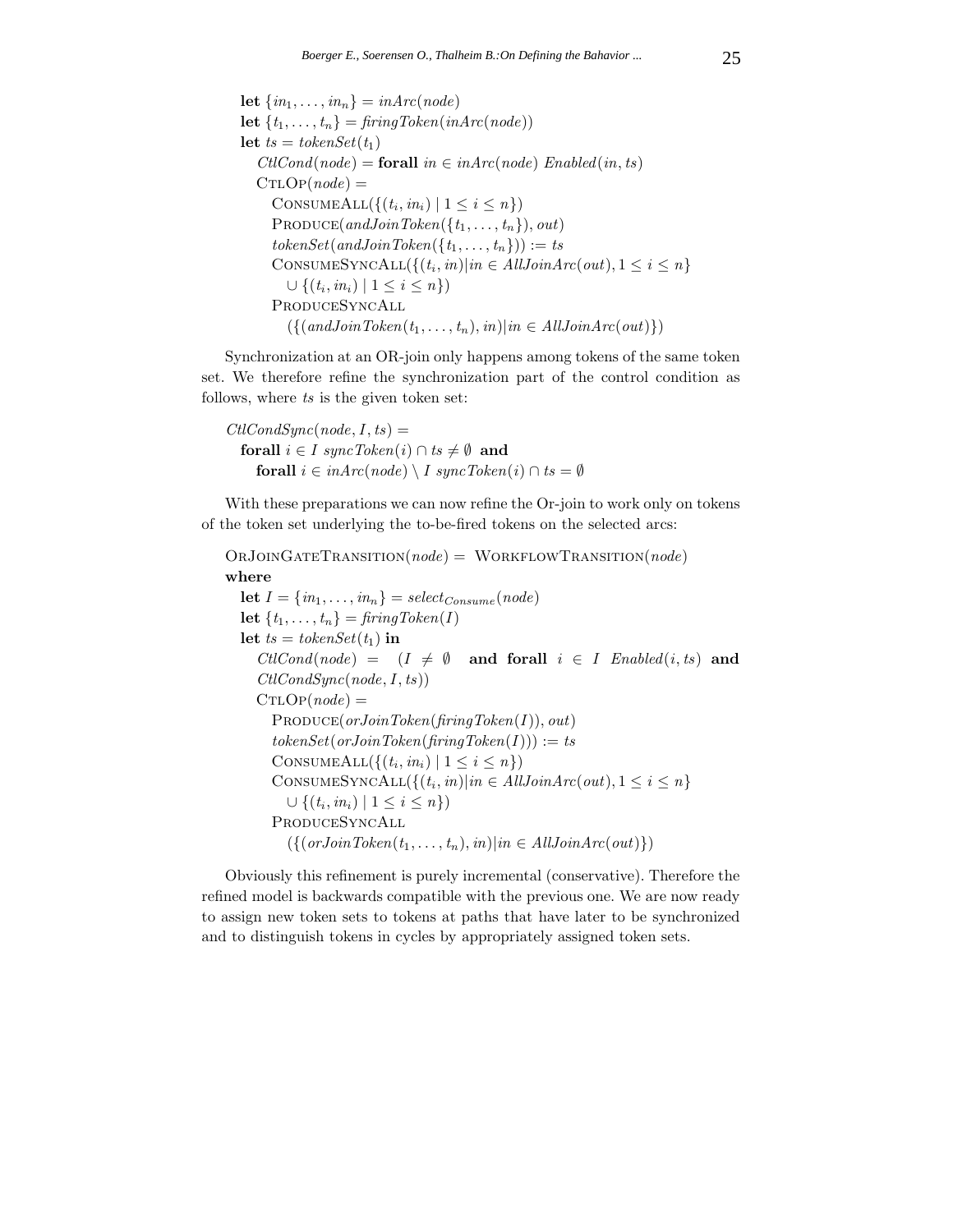#### **4.3.2 Breaking the Cycles**

We use token sets to create tokens that can be distinguished from other tokens in a process instance. This happens at the outgoing arcs of splits that are part of a cycle. We make here the assumption, which is released in the furthermore refined model in [Sörensen, 2008], that for each cycle and token set, in each path in that cycle there is at each moment at most one token of that token set. Here is the definition of cycle we are using, where the upper index  $+$  denotes the transitive closure:

 $cycle(a) :\Leftrightarrow source(a) \in succ^+(target(a))$ 

We modify the ORSPLITGATETRANSITION to create on its outgoing cyclic arcs tokens that belong to a new (completely fresh) token set. The new token sets are assumed to be created by a function *genTokenset*, so that for each chosen outgoing arc which is part of a cycle a different token set is created. As a consequence tokens belonging to such a set cannot be synchronized with any other token; however, to exit a cycle XOR-joins can be used.

```
OrSplitGateTransition(node) = WorkflowTransition(node)
where
  let \{in\} = inArc(node)let O = \text{select}_{\text{Product}}(\text{node})let t = \text{fringToken}(\{\text{in}\})CTLCOND(node) = Enabled(in, tokenSet(t))CTLOP(node, O) =\text{CONSUME}(t, in)CONSUMESYNCALL(\{(t, i) | i \in AllJoinArc(o))
        forsome o \in outArc(node)ProduceSyncAll
        ({{(orSplitToken(t, o), i) | i \in AllJoinArc(o), o \in O})forall o \in Oif cycle(o)PRODuce(</math>
        else
           PRODuce(</math><i>orSplitToken</i><math>(t, o)</math><i>, o</i><math>)tokenSet(</math><i>orSplitToken(t, o)) := tokenSet(t)
```
We apply the same changes to the ANDSPLITGATETRANSITION submachine. Since token sets can no longer pass splits if the outgoing token might return to the split, *AllJoinArc* need no longer refer to *all* reachable incoming edges of joins.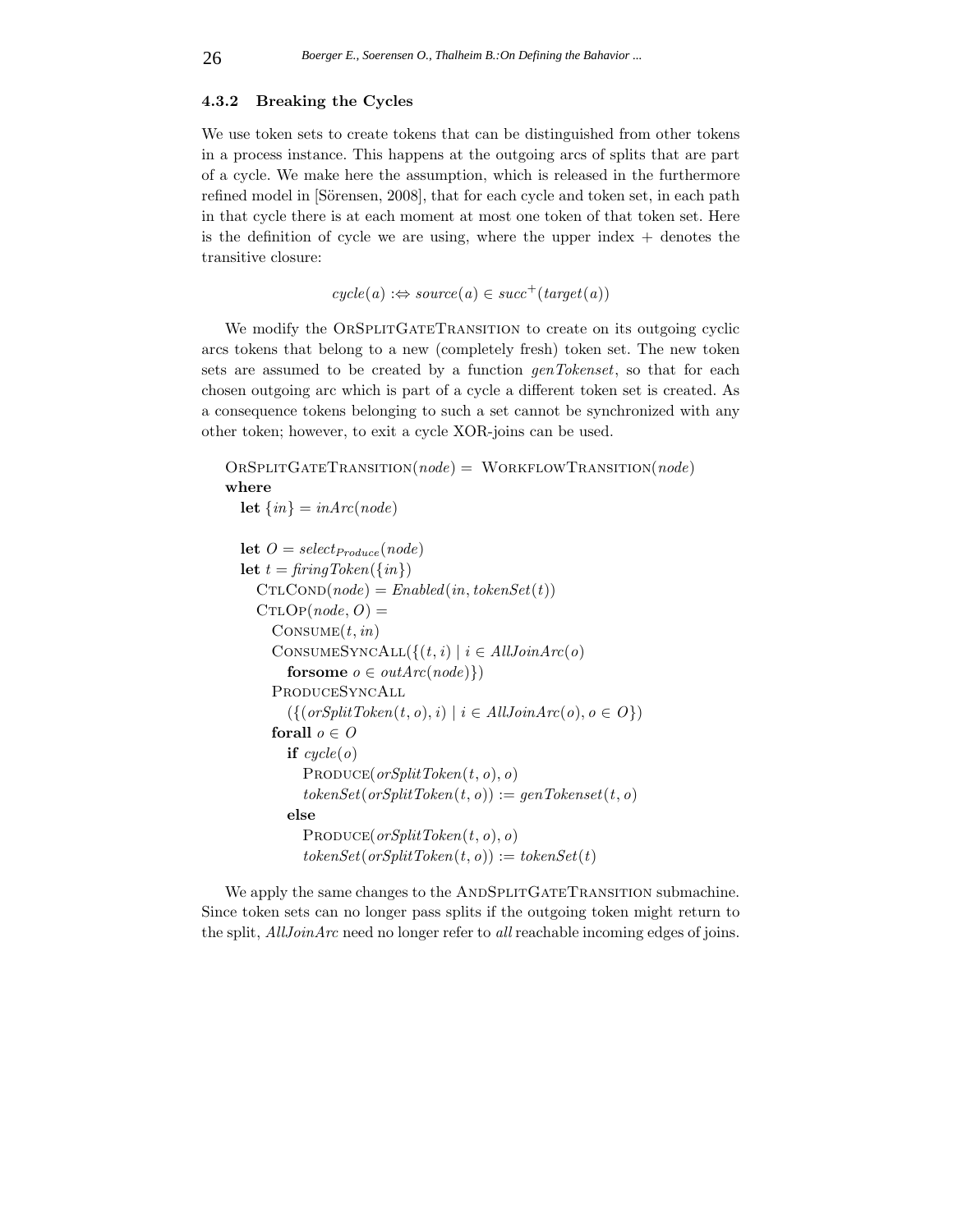Rather, we need it to refer to those incoming edges of joins that are reachable without creating a new token set. Because we use *AllJoinArc* to block joins with synchronization tokens, this modification translates the independence of cycles that we gained by creating new token sets at the cyclic edges of splits to the blocking discipline. The definition of *AllJoinArc*(*o*) is refined to refer to exactly those incoming edges of joins in the workflow that are reachable from *target*(*o*) via a path that contains no outgoing cyclic edge of a split.



**Figure 3:** *Production Example from the BPMN Standard*

The refined model is again a conservative extension of the previous one and thus "backwards-compatible" with the BPMN standard. In fact, in the acyclic case, the token set created by the start event will be the only one that is active in a process instance. Because all tokens belong to this token set, the refined ASM behaves just like the one in the last section. If there are cycles, the behaviour is 'defined' in [BPMI.org, 2006] by some examples of cyclic workflows with a suggested mapping to BPEL.

The workflow depicted in [Fig. 3] is the most complex cyclic example in the standard. The reader will identify the split nodes by their unique incoming arc and the join nodes by their unique outgoing arc. Note that all the splits are XOR-splits, so there is only one token in the cycle at any given time and the intuitive semantics of the workflow is quite obvious. In our model, tokens can enter the cycle because the join leading to the "Configure Product" task can only be reached from outside of the cycle (starting it), or via cyclic edges of splits (from inside the cycle). This means that the only incoming edge of the initial join that contains a synchronization token corresponding to a token that just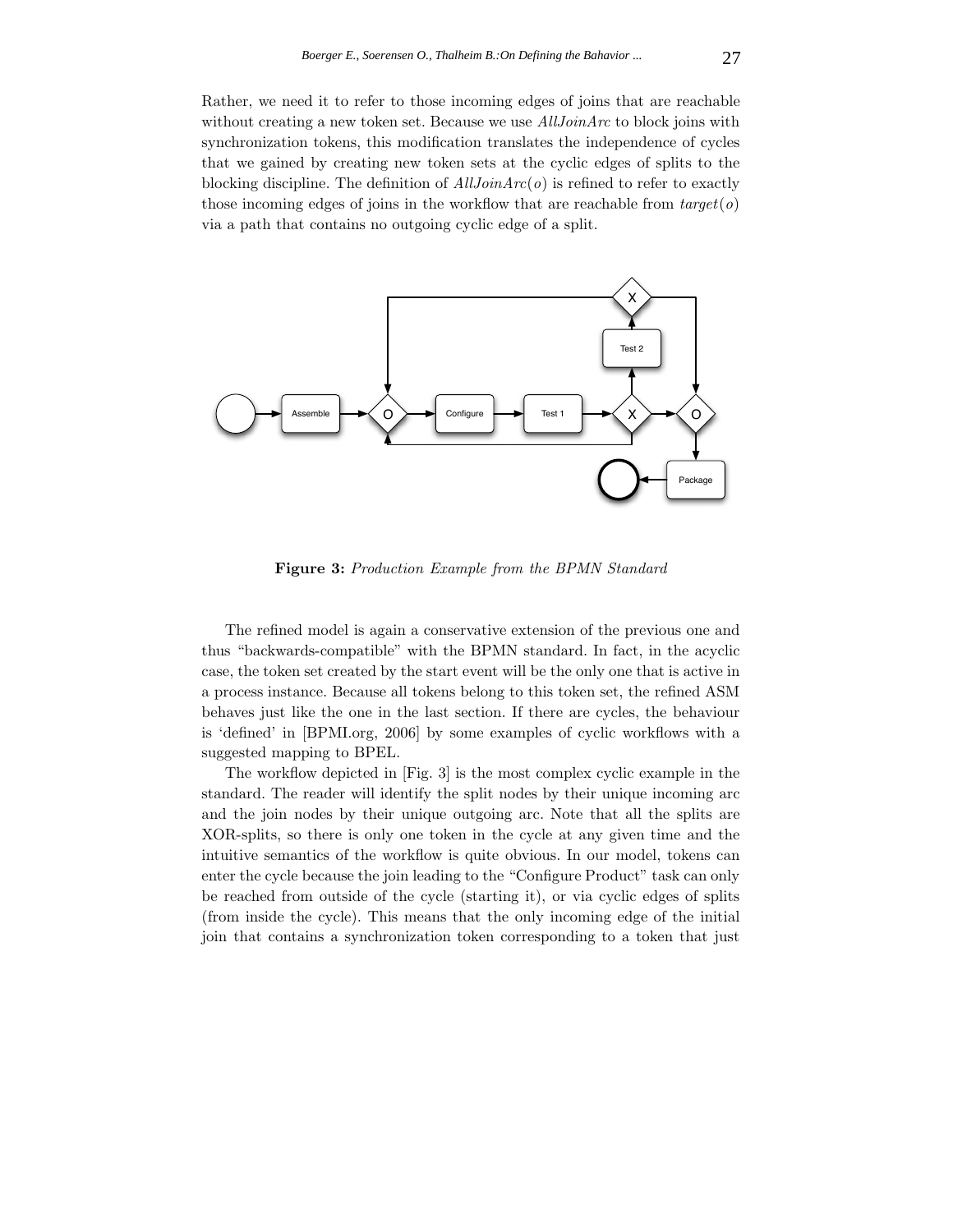triggered the "Assemble Components" is the one on which the very same token was placed after it triggered "Assemble Components". In a similar manner, the first join is enabled when "Test Level 1" determines that "Test Level 2" need not be conducted and the control flow loops directly back to that join.

The BPMN standard allows what is named "Infinite Loop" [BPMI.org, 2006, p.200], better called "Closed Loop". A closed loop is a cycle without any split. Tokens that enter a closed loop are forever lost to the rest of the workflow. In our model, this leads to a deadlock, because each token entering the closed loop will have a synchronization copy of itself placed on the incoming edge of the initial join that loops back from the cycle. It is hard to imagine a sensible real-world example that contains a closed loop (the BPMN standard document admits this). Banning closed loops from workflows is thus not a serious restriction, especially since infinitely looping cycles are still possible as long as they are not closed.

This model for OR-joins is furthermore refined in [Sörensen, 2008], extending the refinement technique introduced here for synchronization tokens, to the more general case where multiple tokens can be present in a cycle with multiple entry and exits points. The following properties are proved:

- Acyclic workflow diagrams are deadlock free.
- Workflow diagrams with cycles, but without sync-splits or sync-joins and without closed loops, are deadlock free.
- A class of *stratified* workflows is defined which is proved to be free of deadlocks (if there are no closed loops).
- An algorithm is defined for arbitrary workflow diagrams such that if the algorithm yields output "deadlock free", then the workflow has no deadlocks.
- Acyclic workflow diagrams terminate and each flow object fires at most once.
- **Progress is made in deadlock free cyclic workflow diagrams.**

A simulator has been derived from the model presented here, which makes the specification executable.

# **5 Concluding Remarks**

Based upon the definitions provided in this paper for various OR-join semantics, one can apply any rigorous technique to the validation and verification of business process diagrams containing OR-joins. For example the simulator developed in [Sörensen, 2008] for the visualization of BPMN workflows has been used for the validation of the definitions in this paper; as a verification example one finds there also a proof that stratified workflows are deadlock free. There is no limitation to tool sets of specific modeling frameworks. One can use the definitions to design business process diagram schemes and their instantiations in parallel with proving properties of interest for them, using the feature-based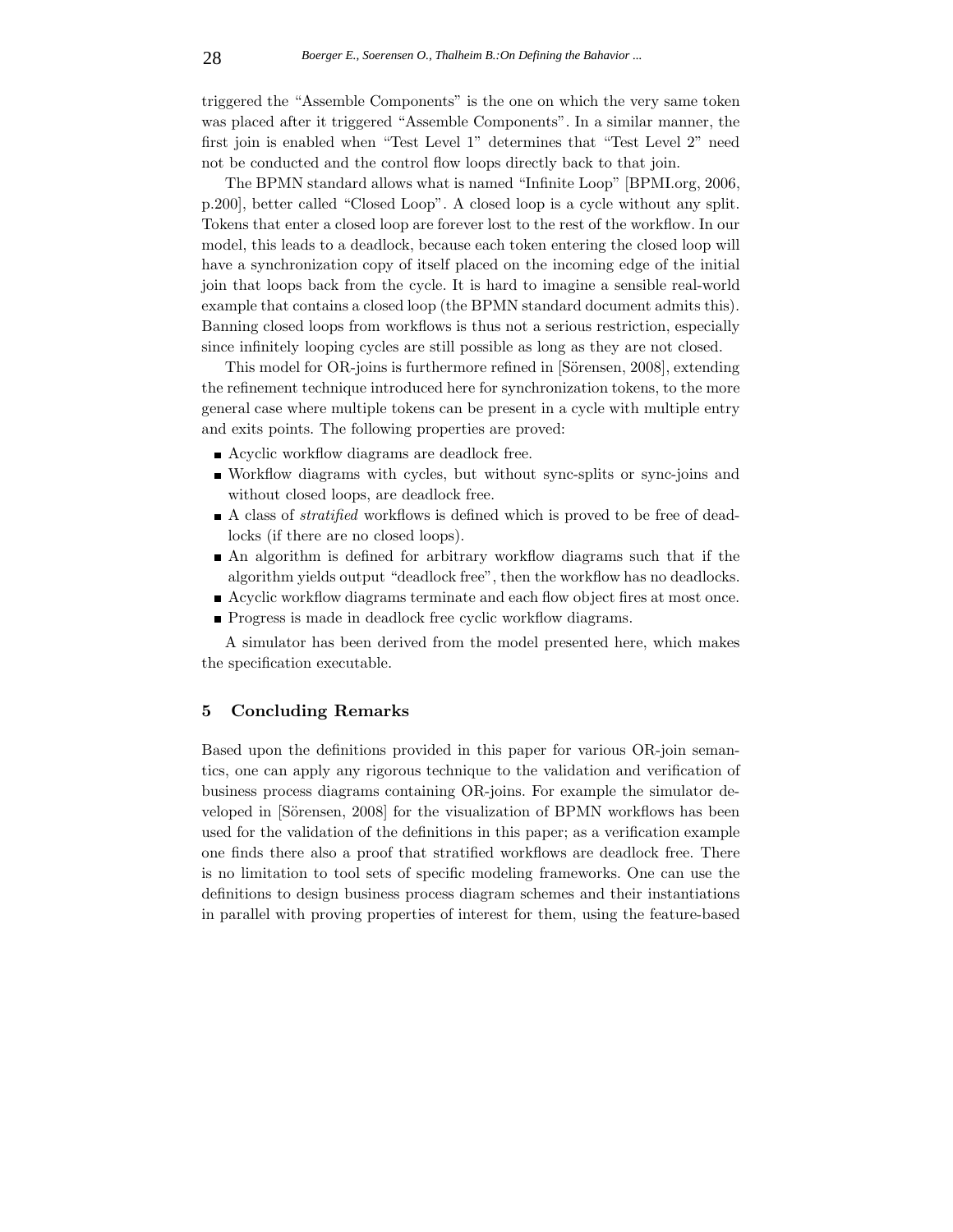approach illustrated in [Batory and Börger, 2008] and choosing appropriate tools to support theorem proving, model checking, static analysis etc.

# **Acknowledgements**

We thank in particular one reviewer for his exceptionally insightful and detailed criticism of the original submission.

### **References**

[A.-W.Scheer, 1994] A.-W.Scheer (1994). *Business Process Engineering: Reference Models for Industrial Enterprises*. Springer-Verlag, New York.

[Batory and Börger, 2008] Batory, D. and Börger, E. (2008). Modularizing theorems for software product lines: The Jbook case study. *J. Universal Computer Science*, 14(12):2059–2082. Extended abstract "Coupling Design and Verification in Software Product Lines" in: S. Hartmann and G. Kern-Isberner (Eds): FoIKS 2008 (Proc. of *The Fifth International Symposium on Foundations of Information and Knowledge Systems*), Springer LNCS 4932, p.1–4, 2008.

[Börger, 2003] Börger, E. (2003). The ASM refinement method. *Formal Aspects of Computing*, 15:237–257.

[Börger, 2007a] Börger, E. (2007a). Construction and analysis of ground models and their refinements as a foundation for validating computer based systems. *Formal Aspects of Computing*, 19:225–241.

[Börger, 2007b] Börger, E. (2007b). Modeling workflow patterns from first principles. In Parent, C., Schewe, K.-D., Storey, V., and Thalheim, B., editors, *Conceptual Modeling–ER 2007*, volume 4801 of *Lecture Notes in Computer Science*, pages 1–20. Springer-Verlag.

[B¨orger and St¨ark, 2003] B¨orger, E. and St¨ark, R. F. (2003). *Abstract State Machines. A Method for High-Level System Design and Analysis*. Springer.

[B¨orger and Thalheim, 2008] B¨orger, E. and Thalheim, B. (2008). A method for verifiable and validatable business process modeling. In Börger, E. and Cisternino, A., editors, *Advances in Software Engineering*, volume 5316 of *LNCS*, pages 59–115. Springer-Verlag.

[BPMI.org, 2006] BPMI.org (2006). Business Process Modeling Notation Specification. dtc/2006-02-01 at

http://www.omg.org/technology/documents/spec catalog.htm.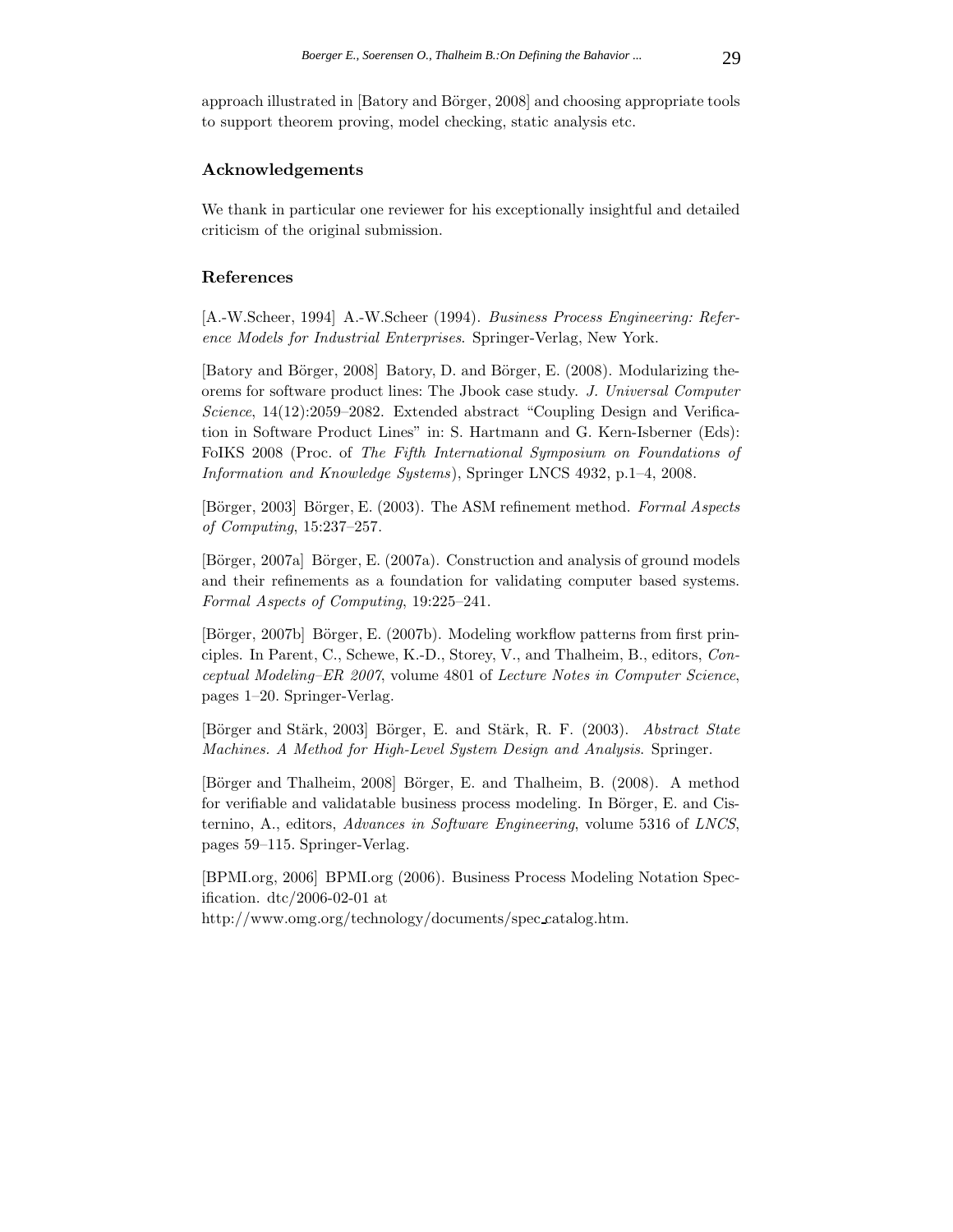[Dijkman et al., 2007] Dijkman, R. M., Dumas, M., and Ouyang, C. (2007). Formal semantics and automated analysis of BPMN process models. Technical Report 5969, Queensland University of Technology, Brisbane.

[Dumas et al., 2007] Dumas, M., Grosskopf, A., Hettel, T., and Wynn, M. (2007). Semantics of BPMN process models with or-joins. In Meersman, R. and et al., Z. T., editors, *OTM 2007 Part I*, volume 4803 of *Lecture Notes in Computer Science*, pages 41–58. Springer.

[Graham, 1990] Graham, I. (1990). *The Transputer Handbook*. Prentice-Hall.

[Grosskopf, 2007] Grosskopf, A. (2007). xBPMN. Formal control flow specification of a BPMN based process execution language. Master's thesis, HPI at Universität Potsdam. pages 1-142.

[Gruhn and Laue, 2005] Gruhn, V. and Laue, R. (2005). Einfache EPK-Semantik durch praxistaugliche Stilregeln. In *Gesch¨aftsprozessmanagement mit ereignisgesteuerten Prozessketten*, pages 176–189.

[Gruhn and Laue, 2006] Gruhn, V. and Laue, R. (2006). How style checking can improve business process models. In *Proc. 8th International Conference on Enterprise Information Systems (ICEIS 2006)*, Paphos (Cyprus).

[Gruhn and Laue, 2007] Gruhn, V. and Laue, R. (2007). What business process modelers can learn from programmers. *Science of Computer Programming*, 65:4– 13.

[INMOS, 1989] INMOS (1989). *Transputer Implementation of Occam – Communication Process Architecture*. Prentice-Hall, Englewood Cliffs, NJ.

[Kindler, 2004] Kindler, E. (2004). On the semantics of EPCs: A framework for resolving the vicious circle. In J.Desel, Pernici, B., and M.Weske, editors, *Proceedings of 2nd International Conference on Business Process Management*, volume 3080 of *LNCS*, pages 82–97. Springer-Verlag.

[Kindler, 2005] Kindler, E. (2005). On the semantics of EPCs: resolving the vicious circle. *Data and Knowledge Engineering*, 56:23–40.

[Mendling et al., 2006] Mendling, J., Moser, M., Neumann, G., Verbeek, H., Dongen, B., and van der Aalst, W. (2006). A quantitative analysis of faulty EPCs in the SAP reference model. Technical Report BPM-06-08, BPMcenter.org.

[Rittgen, 1999] Rittgen, P. (1999). Modified EPCs and their formal semantics. Technical Report 99/19, Institut für Informationssyteme, Universität Koblenz-Landau.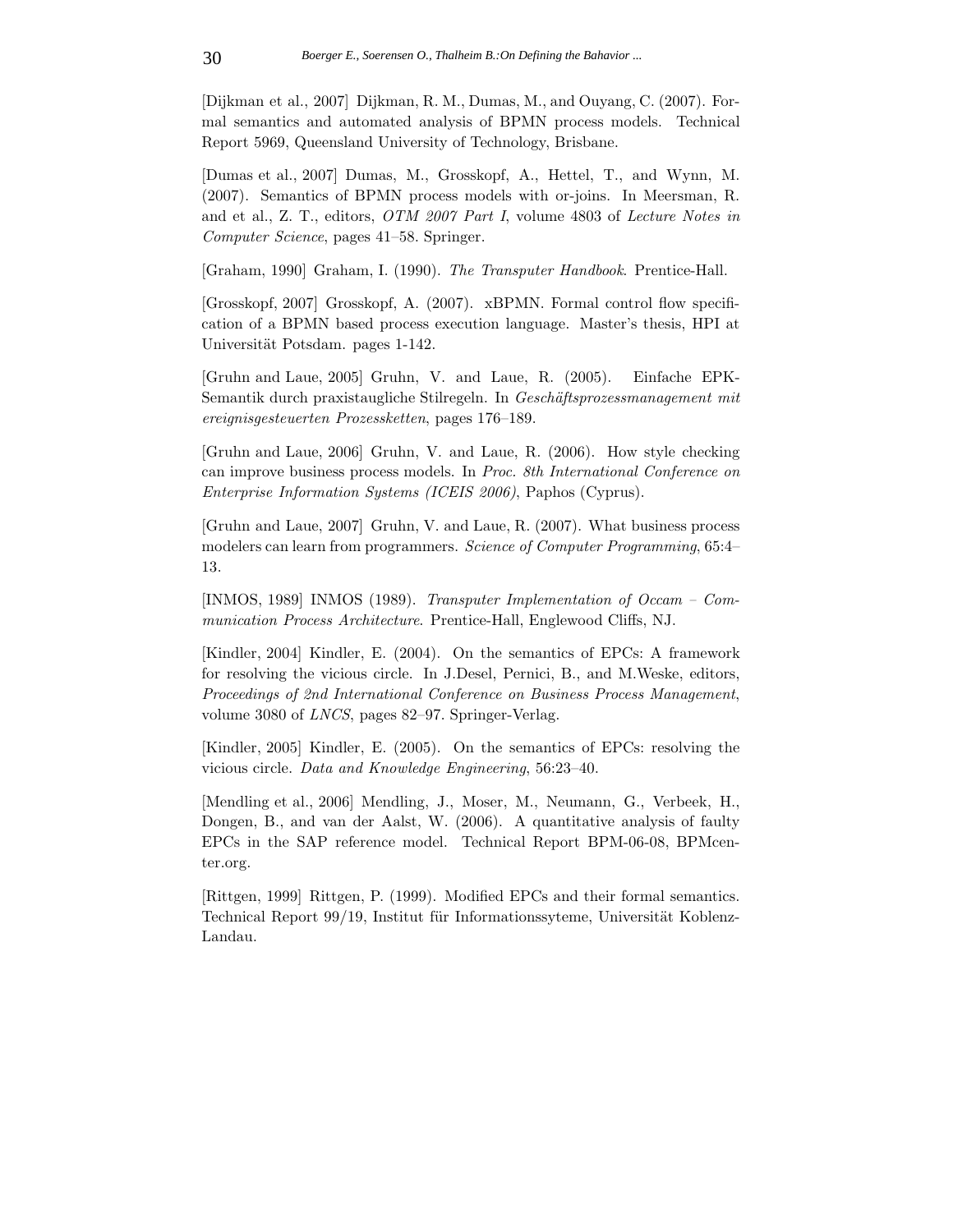[Russel et al., 2007a] Russel, N., ter Hofstede, A., van der Aalst, W. M. P., and Edmond, D. (2007a). *new*yAWL: Achieving comprehensive patterns support in workflow for the contro-flow, data and resource perspectives. BPM-07-05 at BPMcenter.org.

[Russel et al., 2006] Russel, N., ter Hofstede, A., van der Aalst, W. M. P., and Mulyar, N. (2006). Workflow control-flow patterns: a revised view. BPM-06-22 at http://is.tm.tue.nl/staff/wvdaalst/BPMcenter/.

[Russel et al., 2007b] Russel, N., ter Hofstede, A. H. M., and van der Aalst, W. M. P. (2007b). *new*YAWL: Specifying a workflow reference language using coloured Petri nets. Eighth Workshop and Tutorial on Practical Use of Coloured Petri Nets and the CPN Tools, Aarhus, Denmark.

[Sörensen, 2008] Sörensen, O. (2008). Semantics of joins in cyclic BPMN workflows. Master's thesis, University of Kiel. www.is.informatik.uni-kiel/ $\tilde{ }$  thalheim/ASM/MetaProgrammingASM.

[van der Aalst, ] van der Aalst, W. Pi calculus versus Petri nets: Let us eat "humble pie" rather than inflate the "Pi hype". downloaded February 2008. http://is.tm.tue.nl/research/patterns/download/pi-hype.pdf.

[van der Aalst et al., 2002] van der Aalst, W., Desel, J., and Kindler, E. (2002). On the semantics of EPCs: A vicious circle. In Rump, M. and Nüttgens, F. G., editors, *Proc. of the EPK 2002: Business Process Management using EPCs*, pages 71–80, Trier. Gesellschaft für Informatik.

[van der Aalst and ter Hofstede, 2005] van der Aalst, W. and ter Hofstede, A. (2005). YAWL: Yet another workflow language. *Information Systems*, 30(4):245–275.

[van der Aalst et al., 2003] van der Aalst, W., ter Hofstede, A., Kiepuszewski, B., and Barros, A. (2003). Workflow patterns. *Distributed and Parallel Databases*, 14(3):5–51.

[van Hee et al., 2006] van Hee, K., Oanea, O., Serebrenik, A., Sidorova, N., and Voorhoeve, M. (2006). History-based joins: Semantics, soundness and implementation. In Dustdar, S., Fiadeiro, J. L., and Seth, A., editors, *BPM 2006*, volume 4102 of *LNCS*, pages 225–240. Springer-Verlag.

[Wynn, 2006] Wynn, M. (2006). *Semantics, Verification, and Implementation of Workflows with Cancellation Regions and OR-Joins*. PhD thesis, Queensland University of Technology.

[Wynn et al., 2005] Wynn, M., Edmond, D., van der Aalst, W., and ter Hofstede, A. (2005). Achieving a general, formal and decidable approach to the